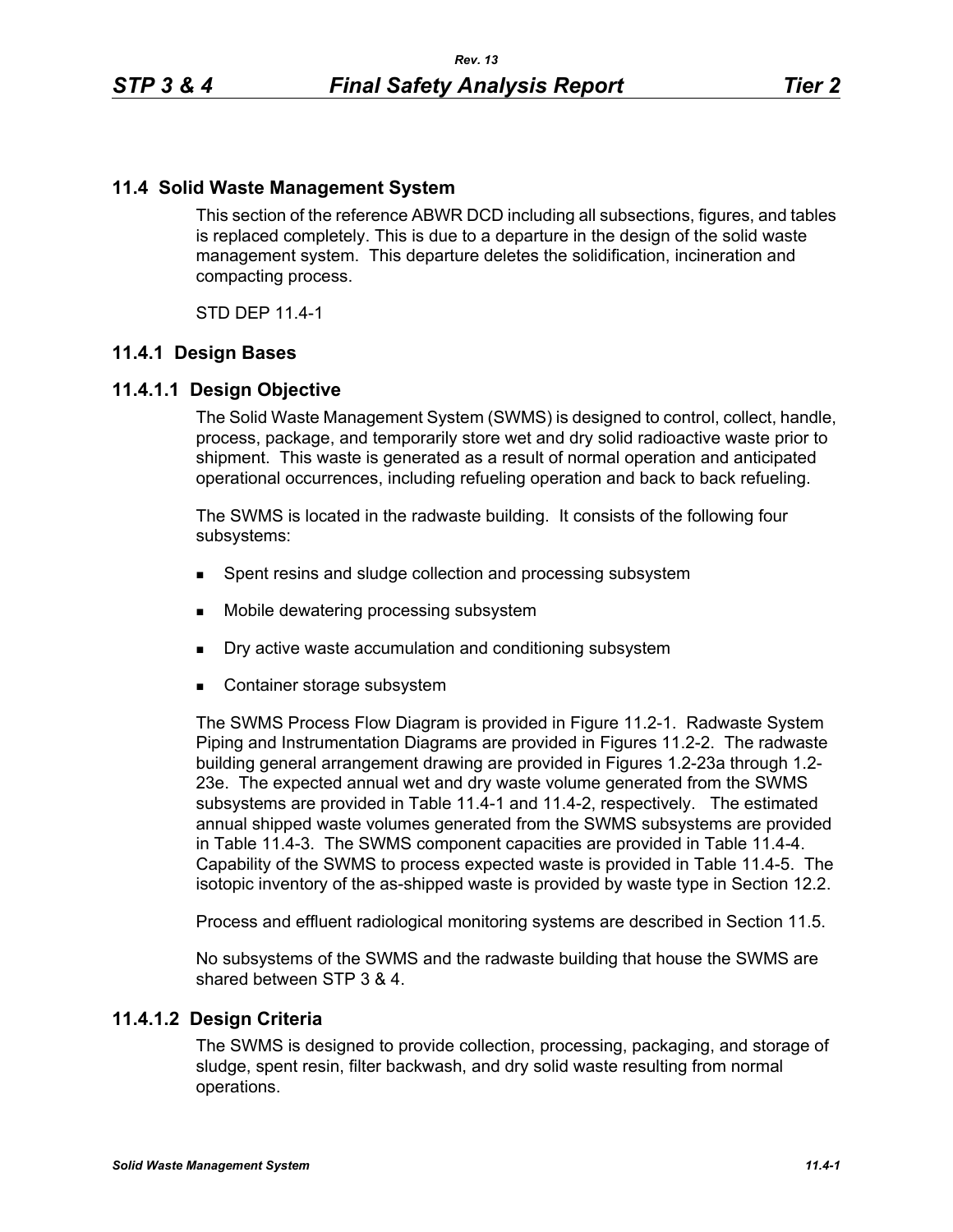- The SWMS is designed to meet the guidance of Regulatory Guide 1.143. SWMS component classifications are described in Table 3.2-1 (K1, U13).
- The SWMS is designed to keep the exposure to plant personnel "as low as reasonably achievable" (ALARA) during normal operation and plant maintenance, in accordance with Regulatory Guide 8.8.
- **The SWMS is designed to package solid waste in Department of Transportation** (DOT)-approved containers for off-site shipment and burial.
- The SWMS is designed to prevent the release of significant quantities of radioactive materials to the environment so as to keep the overall exposure to the public within 10 CFR 20 limits.
- The SWMS is designed to package the wet and dry types of radioactive solid waste for off-site shipment and burial, in accordance with the requirements of applicable NRC and Department of Transportation (DOT) regulations, including 10 CFR 61, 10 CFR 71 and 49 CFR 171 through 180, as applicable. This design results in radiation exposures to individuals and the general population within the limits of 10 CFR 20.
- **The seismic and quality group classification and corresponding codes and** standards that apply to the design of the SWMS components and piping, and the structures housing the SWMS are discussed in Section 3.2.
- The non-safety related SSC Quality Control Programs for the SWMS is described in the STP 3 & 4 Quality Assurance Program description in section 17.5S..
- On-site storage space for 6-month's volume of packaged waste is provided in the radwaste building. Radioactive Waste produced at STP 3 & 4 will normally be shipped to a licensed facility for disposal. However, should disposal circumstances change, an Onsite Staging Facility (OSF) as described in the Unit 1 & 2 UFSAR Section 11.4 is available to provide a staging area for the waste generated.
- All atmospheric collection and storage tanks are provided with an overflow connection at least the size of the largest inlet connection. The overflow is connected below the tank vent and above the high-level alarm setpoint. Each tank room is designed to contain the maximum liquid inventory in the event that the tank ruptures per NUREG-0800, Standard Review Plan, BTP 11-6. Each tank compartment is stainless steel-lined up to a height equivalent to the tank capacity in the room as described in Section 15.7.3.1.
- **The SWMS has no safety-related function. There is no liquid plant discharge from** the SWMS. Failure of the subsystem does not compromise any safety-related system or component nor does it prevent shutdown of the plant. No interface with the safety-related electrical system exists.

Radionuclide influents to the SWMS are presented in Section 12.2. Any resultant gaseous and liquid wastes are routed to other plant sections. Gaseous radionuclides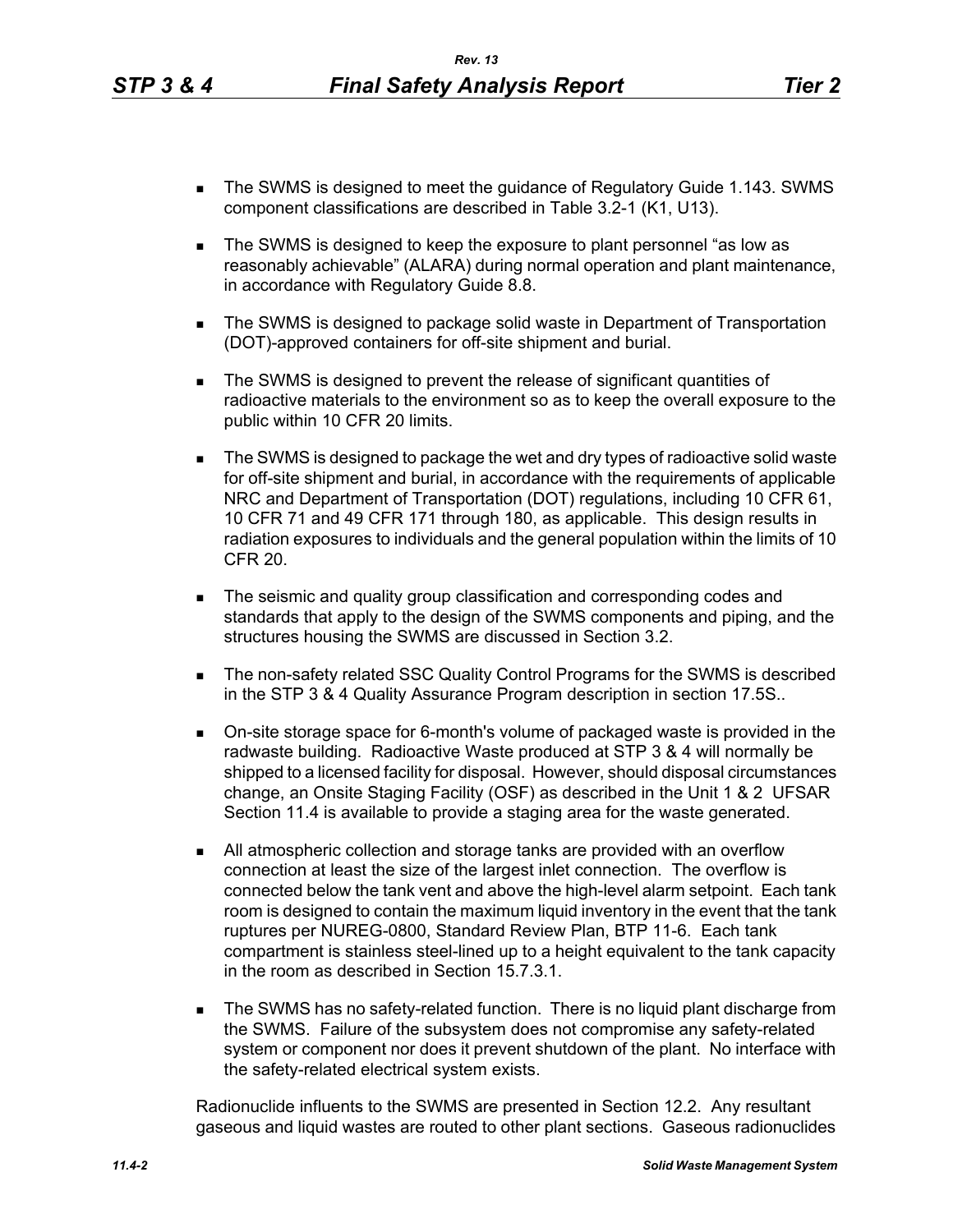from the SWMS are processed by the monitored radwaste building ventilation system. The monitored ventilation system is described in Section 9.4 and Section 11.5. Liquid waste is processed by the monitored LWMS system as described in Section 11.2. Process and effluent radiological monitoring systems are described in Section 11.5.

Section 12.3 describes systems to detect conditions that may result in excessive radiation levels per Title 10 Code of Federal Regulations Part 50, Appendix A, GDC 63. Section 11.5 describes systems to monitor the effluent discharge paths for radioactive material per Title 10 Code of Federal Regulations Part 50, Appendix A, GDC 64.

A description of the SWMS design features addressing 10 CFR 20.1406 requirements for permanently installed systems is in Subsection 11.2.1.2.4. These design features apply to the SWMS permanent equipment and skid mounted mobile units.

The Area Radiation Monitors for the Radwaste Building spent resins and sludge collection subsystem area, dewatering equipment area, DAW and wet solid waste accumulation area, and high activity waste storage area are depicted on Figure 12.3- 41 and discussed in Subsection 12.3.4.

The mobile dewatering processing equipment is located within the radwaste building as shown in Figure 1.2-23c. Effluents from the SWMS (such as dewatering liquid) are treated by the LWMS. Any airborne activity will be processed through the radwaste building exhaust as discussed in subsection 9.4.6.

STP 3 & 4 is responsible, initially and subsequently, for the identification of mobile/portable LWMS connections that are considered non-radioactive, but later may become radioactive through interfaces with radioactive systems; i.e., a non-radioactive system becomes contaminated due to leakage, valving errors or other operating conditions in radioactive systems. STP 3 & 4 uses operating procedures to ensure the guidance and information in Inspection and Enforcement (IE) Bulletin 80-10 (May 6, 1980) is followed. The SWMS mobile systems are not connected to the potable or sanitary water system. All non-radioactive connections (e.g., makeup water for flushing, service air for sluicing process) to the radwaste system (including the mobile system) contain double isolation e.g., check valves and isolation valve to prevent cross contamination of the non-radioactive system.

Subsection 11.2.1.2.4 addresses the design requirements to minimize contamination of the facility and environment, facilitate decommissioning, and minimize the generation of radioactive waste, in compliance with 10 CFR 20.1406. This includes the design requirements for connections that are considered non-radioactive, but later may become radioactive through interfaces with radioactive systems. 'Minimization' is based on good engineering practice, and/or cost benefit analysis to keep waste generation and dose to as low as reasonably achievable.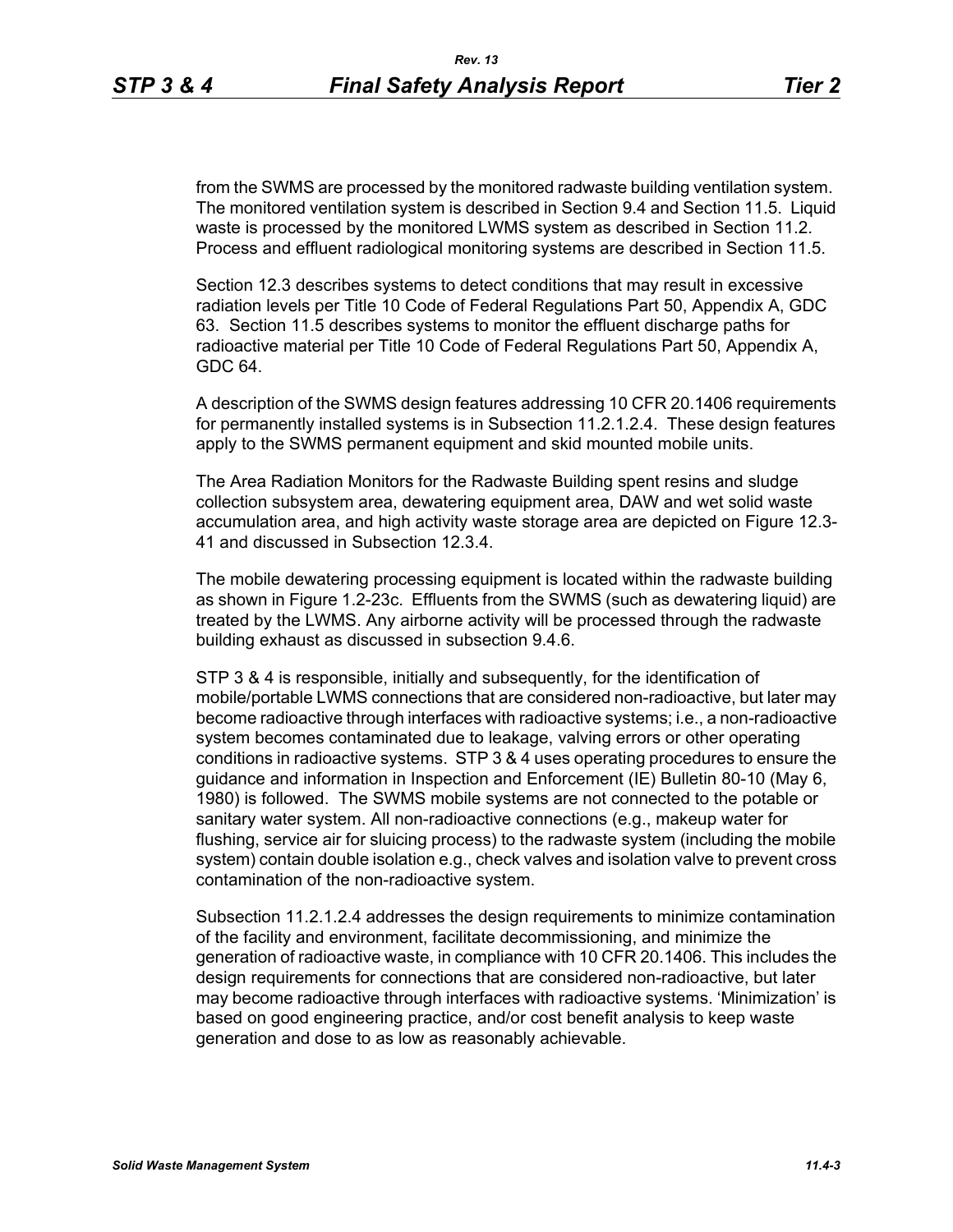# **11.4.2 System Description**

# **11.4.2.1 General Description**

The SWMS controls, collects, handles, processes, packages, and temporarily stores solid waste generated by the plant prior to shipping the waste offsite. The SWMS processes the filter backwash sludge, reverse osmosis rejects, powdered resin sludge and spent resins generated by the Liquid Waste Management System (LWMS), Reactor Water Cleanup System (CUW), the Fuel Pool Cooling and Cleanup System (FPCS), the Suppression Pool Cleanup System and the Condensate Purification System. Contaminated solids such as High Efficiency Particulate Air (HEPA) and cartridge filters, rags, plastic, paper, clothing, tools, and equipment are also disposed of in the SWMS.

The SWMS is capable of receiving, processing, and dewatering the solid radioactive waste inputs for permanent off-site disposal. Liquids from SWMS operations are sent to the appropriate LWMS section for processing as depicted in Figure 11.2-1 and described in Section 11.2.

# **11.4.2.2 System Operation**

# **11.4.2.2.1 General Requirements**

The SWMS complies with Regulatory Guide 1.143, Revision 2, November 2001, as noted in Subsection 11.4.1. The radwaste building is designed to meet the guidance of Regulatory Guide 1.143. Regulatory Guide 1.143, Section 4.1, instructs that the design of radioactive waste management systems, structures and components should follow the direction in Regulatory Guide 8.8. Demonstration of compliance with Regulatory Guide 8.8, Revision 3, June 1978 is located in Subsection 12.1.1.3 and Subsection 12.3.1.

The SWMS consists of four process subsystems described in Subsections 11.4.2.2.2, 11.4.2.2.3, 11.4.4, and 11.4.5.

# **11.4.2.2.2 Spent Resins and Sludges**

The spent resins and sludge collection subsystem collects the filter backwash sludge, reverse osmosis rejects, powdered resin slurry and spent resin into one of the five tanks in accordance with the waste characteristics. The spent resin and sludge tanks are categorized as follows:

- One CUW Backwash Receiving Tank for receiving CUW and FPCS sludge (spent resin) fitted with a filter in its vent line prior to exhaust to the HVAC system.
- **Die CF Backwash Receiving Tank for receiving the Condensate Polishing System** filter sludge
- One Liquid Waste (LW) Backwash Receiving Tank for receiving the LWMS filter sludge and reverse osmosis rejects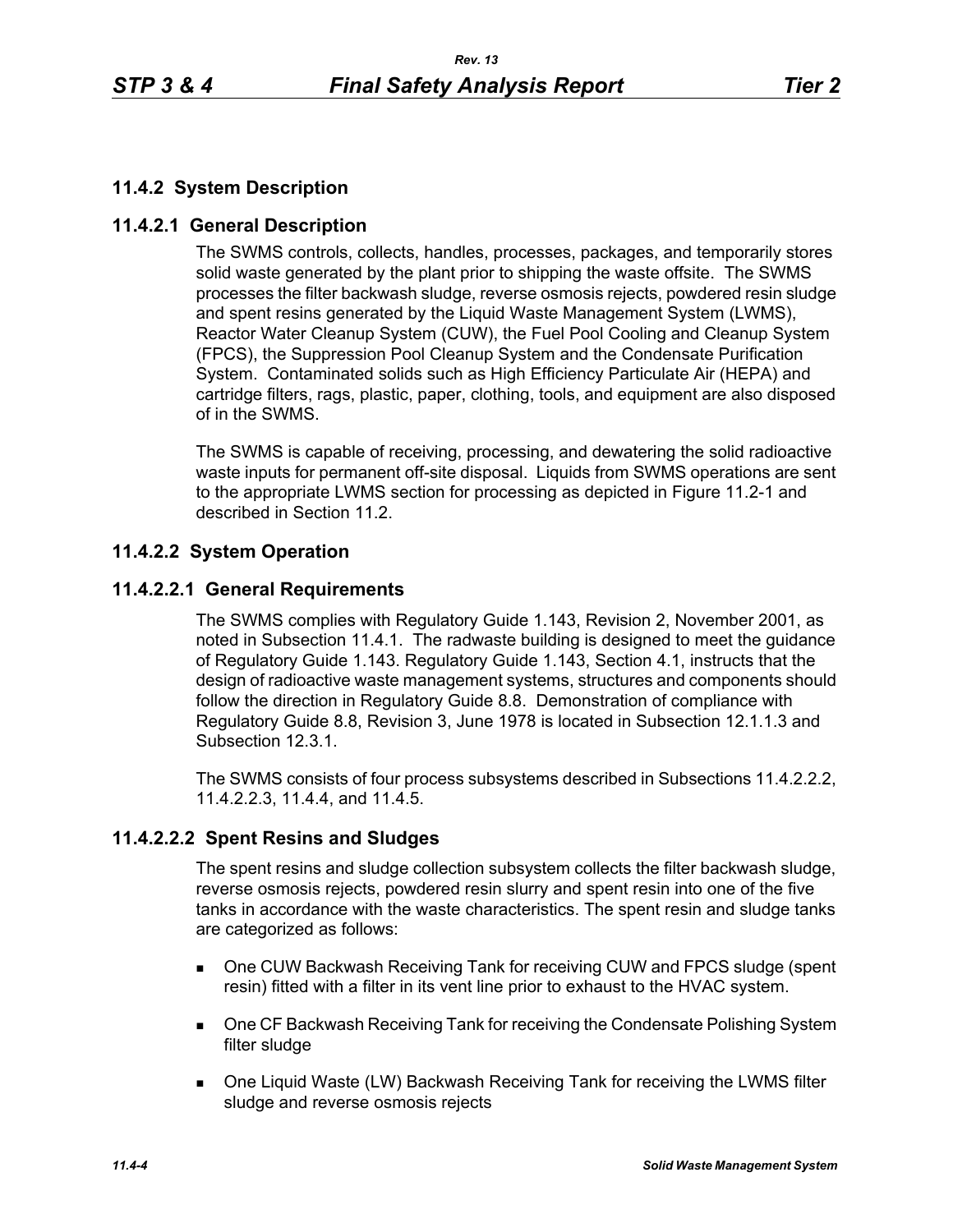**Two Spent Resin Storage Tanks for receiving LWMS spent bead resin and** Condensate Purification System spent bead resin

The capability exists to keep the spent resins from the Condensate Purification System and the spent resins from the LWMS ion exchangers in separate spent resin storage tanks for radioactive decay and storage. Excess water from the spent resin storage tanks is sent to the LCW collector tank or HCW collector tank by a pump. The used condensate polishing resin from the Condensate Purification System may be used in the HCW demineralizer (A) in the high conductivity waste subsystem.

When sufficient spent bead resins have been collected in the spent resin storage tank, they are sent to the mobile dewatering processing subsystem via the spent resin slurry pump. When condensate spent bead resins have been collected in the spent resin storage tank, they are mixed via the spent resin slurry pump and sent to the HCW demineralizer (A) for reuse or to the mobile dewatering processing subsystem via the spent resin slurry pump.

The sludges from the Reactor Water Cleanup (CUW) System, the Fuel Pool Cooling and Cleanup System, the Suppression Pool Cleanup System are collected in the CUW backwash receiving tank. The filter backwashings from the Condensate Polishing System are collected in the CF backwash receiving tank. The sludges from the LWMS are collected in the LW backwash receiving tank. Sludges from powdered resins are transferred to two phase separators.

The capability exists to keep the higher activity sludges and the lower activity sludges in two separate phase separators. The segregation of the high activity sludge and low activity sludge in the phase separators is maintained by administrative control. Excess water from the phase separators is sent to the LCW collector tank or HCW collector tank by a pump.

The two phase separators receive suspended solid slurries from the CUW backwash receiving tank, the CF backwash receiving tank, and the LW backwash receiving tank. The suspended solids are allowed to settle and the residual water is transferred by the phase separator decant pump to the LCW collector tanks or HCW collector tanks for further processing. When sufficient sludges have been collected in the tank, the sludges are mixed and sent to the mobile wet solid waste processing subsystem by the slurry/recirculation sludge pump.

During transfer operations of the spent bead resins, the powdered spent resin slurries and the sludges, the suspended solids are kept suspended by the recirculating process to prevent the suspended solids from agglomerating and possibly clogging lines. Flush connections are provided to prevent resin or slurry possibly clogging of the lines after transfer operations.

The LW backwash receiving tank receives suspended solid slurries from such streams as the filter backwashes and rejects from the reverse osmosis units of the LWMS mobile systems. When sufficient waste has been collected in the tank, the waste is sent to the mobile dewatering processing subsystem by the LW backwash transfer pump or to the phase separator. The rejects from the mobile reverse osmosis system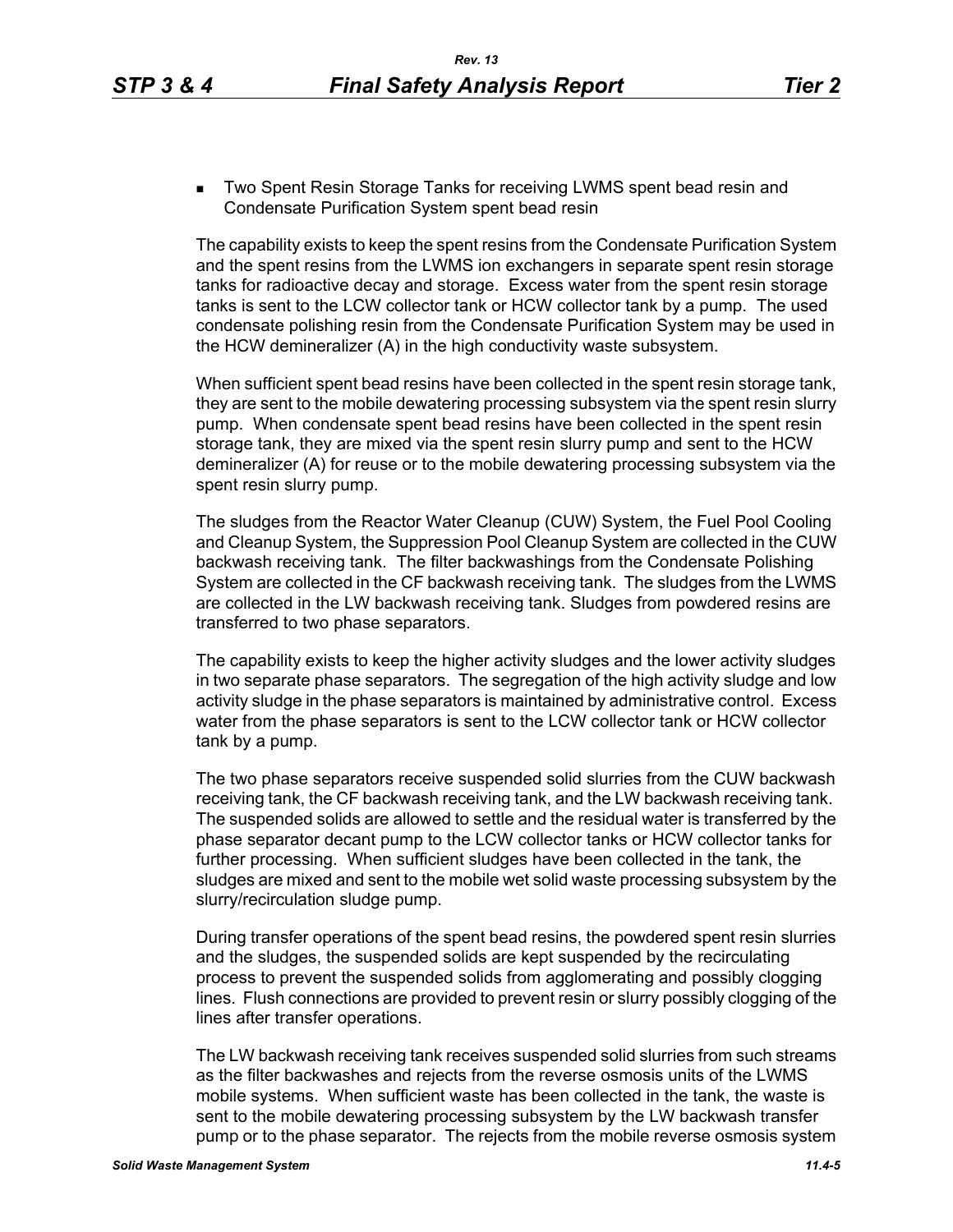of the LWMS collected in the LW backwash receiver tank may be sent to the HCW demineralizer (A) by the LW backwash transfer pump to be treated using the condensate resin prior to disposal.

## *Mobile Dewatering Processing Subsystem*

The mobile dewatering processing subsystem consists of a dewatering station for high activity sludge and a dewatering station for low activity spent resin and sludge. An empty high integrity container (HIC) is lifted off of a transport trailer and placed in each empty dewatering station. The tractor/trailer may then be released. The HIC closure lid is removed and placed in a laydown area. Spent cartridge filters may be placed in the HIC at this point, if not shipped in separate containers.

Next, the fill head is positioned over the HIC with a crane. The fillhead assembly is provided with a level detection system, a camera and light assembly, a mechanical level indicator and a temperature measurement. The fill head closed circuit television camera allows for remote viewing of the fill operation. The level detection system will automatically close the waste control valve on high level. The HIC is then filled with designated wet solid waste. The capability to obtain samples during the fill operation is provided. A radiation monitor on the transfer line to the HIC allows for the monitoring of the dose rate of the slurry being added to the HIC.

Excess water is removed from the HIC and sent by a pump to the HCW collector tank that is in the receiving mode. Sufficient water is removed to ensure there is very little or no free standing water left in the HIC to meet burial site or offsite processors waste acceptance criteria. Drying of the HIC contents may also be performed with heated air or pressure reduction. Condensate from drying is drained to the LWMS. The HICs are vented to the radwaste building HVAC system.

The fill head is then removed and placed in a laydown area. The closure head is then placed on the HIC. The HIC is inspected to insure the surface is clean before it is moved to the temporary storage area. The HIC is provided with a passive vent to prevent gas buildup. Radiation shielding is provided around the HIC stations.

The estimated annual shipped waste volumes from processing wet solid wastes are presented in Table 11.4-3. The mobile dewatering processing subsystem is connected to the SWMS tanks and pumps as shown in Figure 11.2-2 (Sheet 17 of 36).

# **11.4.2.2.3 Dry Active Waste (DAW)**

Dry solid wastes consist of air filters, miscellaneous paper, rags, etc., from contaminated areas; contaminated clothing, tools, and equipment parts that cannot be effectively decontaminated; and solid laboratory wastes. The off gas system activated carbon is rejuvenated by the off gas system and does not normally generate dry solid waste. Project specific actions will be developed regarding the removal, replacement, and processing of off gas activated carbon in the unlikely event that significant quantity of off gas system activated carbon requires replacement during the life of the plant. The activity of much of the dry solid wastes is low enough to permit handling by contact. These wastes are collected in containers or bags located in appropriate areas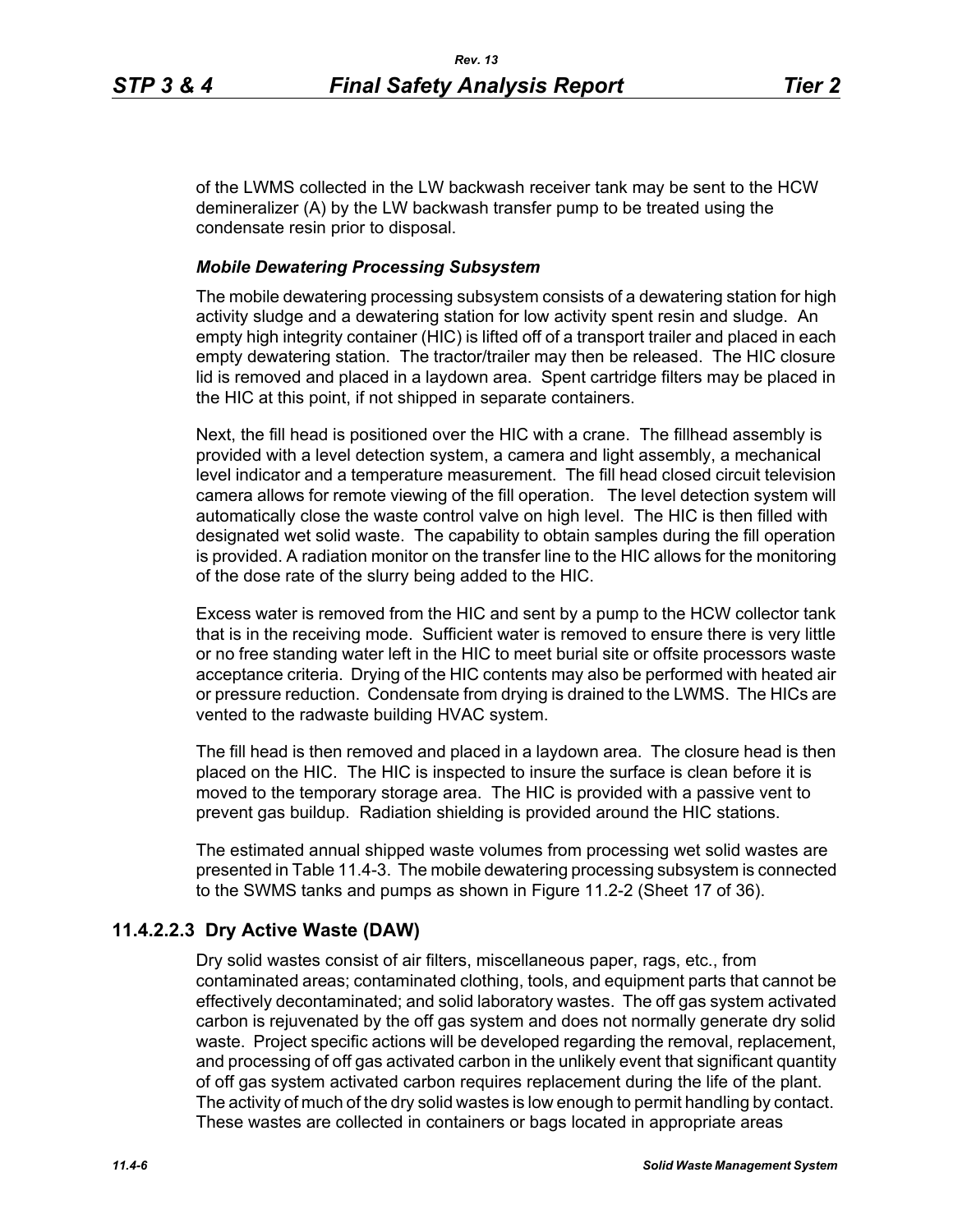throughout the plant, as dictated by the volume of wastes generated during operation and maintenance. The filled containers or bags are sealed and moved to controlledaccess enclosed areas for temporary storage.

Most dry waste is expected to be sufficiently low in activity to permit temporary storage in unshielded, cordoned-off areas. Dry Active Waste (DAW) is sorted and packaged in a suitably sized container that meets DOT requirements for shipment to either an offsite processor or for ultimate disposal. The DAW is normally separated into three categories: non-contaminated wastes (clean), contaminated metal wastes, and the other wastes, i.e., clothing, plastics, HEPA filters, components, etc. Higher dose rate DAW is separated from other DAW to reduce dose during handling and facilitate shipment of shielded containers. Non-contaminated (clean) materials identified during the sorting process are removed for plant reuse or general debris disposal.

In some cases, large pieces of miscellaneous waste are packed into larger boxes. Because of its low activity, this waste can be stored until enough is accumulated to permit economical transportation to an off-site burial ground for final disposal.

The capability exists to bring a shipping container into the radwaste building truck bay. Bagged DAW can be directly loaded into the shipping container for burial or processing in off-site facilities. A weight scale is provided to ensure optimum shipping/disposal weight of the shipping container.

Cartridge filters that are not placed in HICs are placed in suitability-sized containers meeting DOT requirements.

The estimated shipped waste volumes from processing DAWs are presented in Table 11.4-3.

# **11.4.2.2.4 Environmental and Exposure Control**

During the operation of the wet waste processing and dewatering equipment, the individual component vent systems assure that dust or contaminated air are not released to the work spaces.

# **11.4.2.2.5 Malfunction Analysis**

The process system is protected from component failure and operator error through a series of safety measures. These safety measures include:

- **EXECT** Verification that the fillhead dewatering assembly is properly covering the container prior to start of filling and dewaterign process
- High level alarm with automatic waste control valve shutoff
- Remote viewing of the container during filling and dewatering processes using a camera and light assembly
- Verification of the waste radiation dose rate using a radiation monitor on the transfer line to the container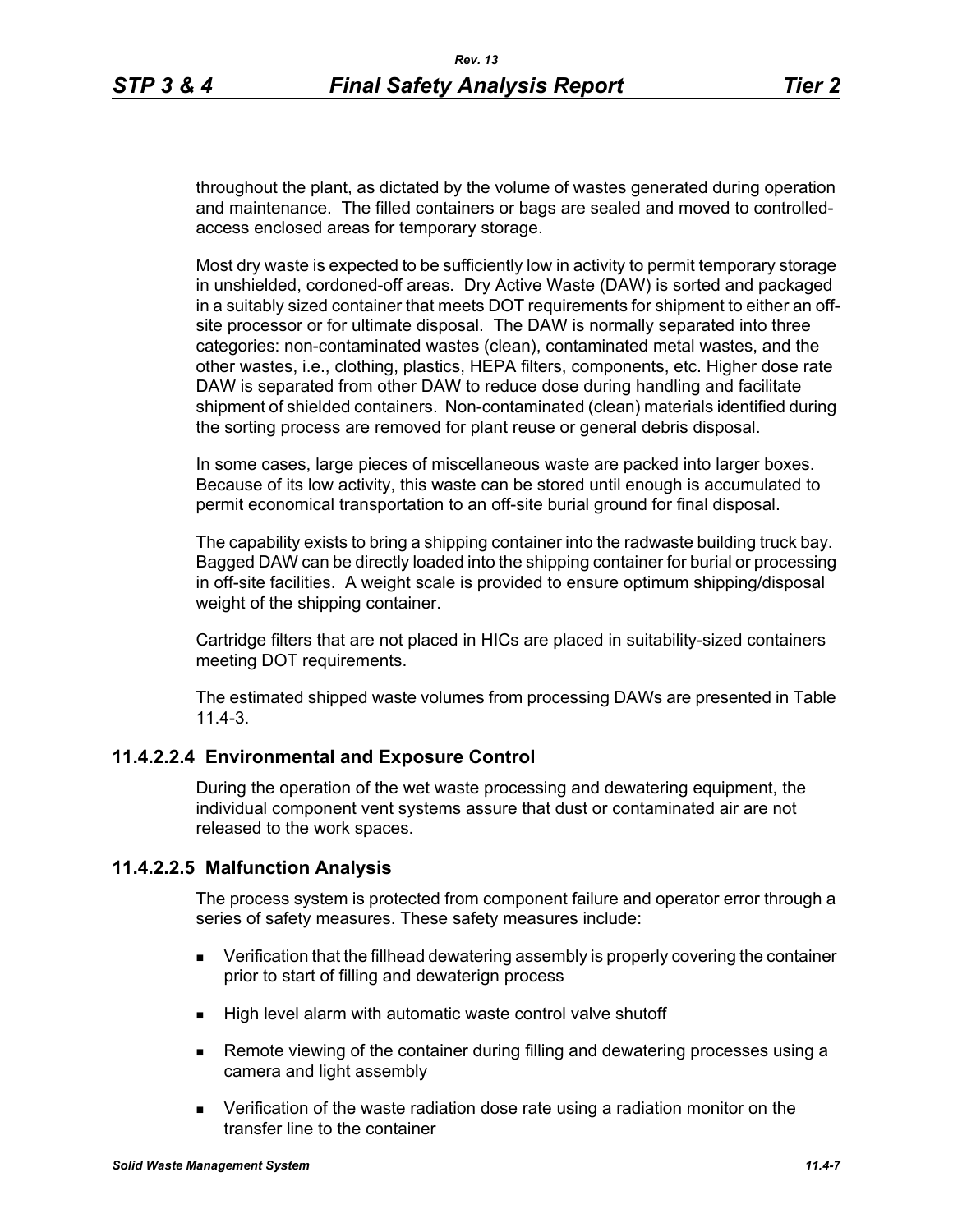# **11.4.2.2.6 Shipment**

Waste is classified as A, B, or C and meet the requirements of the waste treatment facility or repository per 10 CFR 61.55 and 61.56. The packaging and shipment of radioactive solid waste for disposal will be in compliance with 10 CFR 20 Appendix G and 49 CFR 173, Subpart I. The expected annual volumes of solid radioactive waste to be shipped offsite for each unit are estimated in Table 11.4-3. The number and types of containers required to ship this volume of waste are estimated in Table 11.4-6. Specific container types are determined by STP 3 & 4 operating procedures and may be different from the containers identified in Table 11.4-6. It is expected that all of the dry waste and more than 90% of the wet waste will be Class A waste. The remaining waste will be Class B waste. Number of shipments is determined by STP to support plant operations.

# **11.4.2.2.7 Contingencies for Class B and C Wastes**

It is expected that Class B and C wastes will constitute about 5% of the low level radioactive waste (LLRW) that will be generated by the plant, with the balance being Class A waste (with small amounts of greater than Class C wastes that are subject to separate disposal provisions). As of July 1, 2008, the LLRW disposal facility in Barnwell, South Carolina is no longer accepting Class B and C waste from sources in states such as Texas that are outside of the Atlantic Compact. However, the disposal facility in Clive, Utah, is still accepting Class A waste from out of state.

STP 3 & 4 plans to load fuel in 2015 and begin operation no earlier than 2016 and therefore will not be generating Class B and C waste until then. Typically it takes about a year after fuel load before a sufficient quantity of B/C waste is generated to warrant a shipment for disposal. By that time, it is probable that a commercial disposal facility for the Texas Compact will be available to accept Class B and C waste from sources in Texas. In particular, in 2004, Waste Control Specialists applied for a license from the Texas Commission on Environmental Quality (TCEQ) to develop a disposal facility in Andrews County, Texas for Class A, B and C waste.

However, in the event that there are no disposal facilities that will accept Class B and C wastes from sources in Texas at the time the plant begins operation, there are several options available for storage of such waste pending shipment offsite once a disposal facility becomes available:

 As provided in the Section 11.4.1.2, STP 3 & 4 Radwaste Building is designed to have 6 months of storage capacity for LLRW. Since Class B and C waste constitute only about 5% of the total LLRW, the Radwaste Building has about 10 years of safe storage capacity if it used solely for storage of Class B and C waste and if Class A waste is promptly shipped offsite. Also the waste tables in Section 11.4 are not based on a volume reduction (VR) process. Hence it is possible to extend this storage time frame by utilizing commercially available off-site waste processors. For example a VR of 8 to 10 is presently being achieved for resins.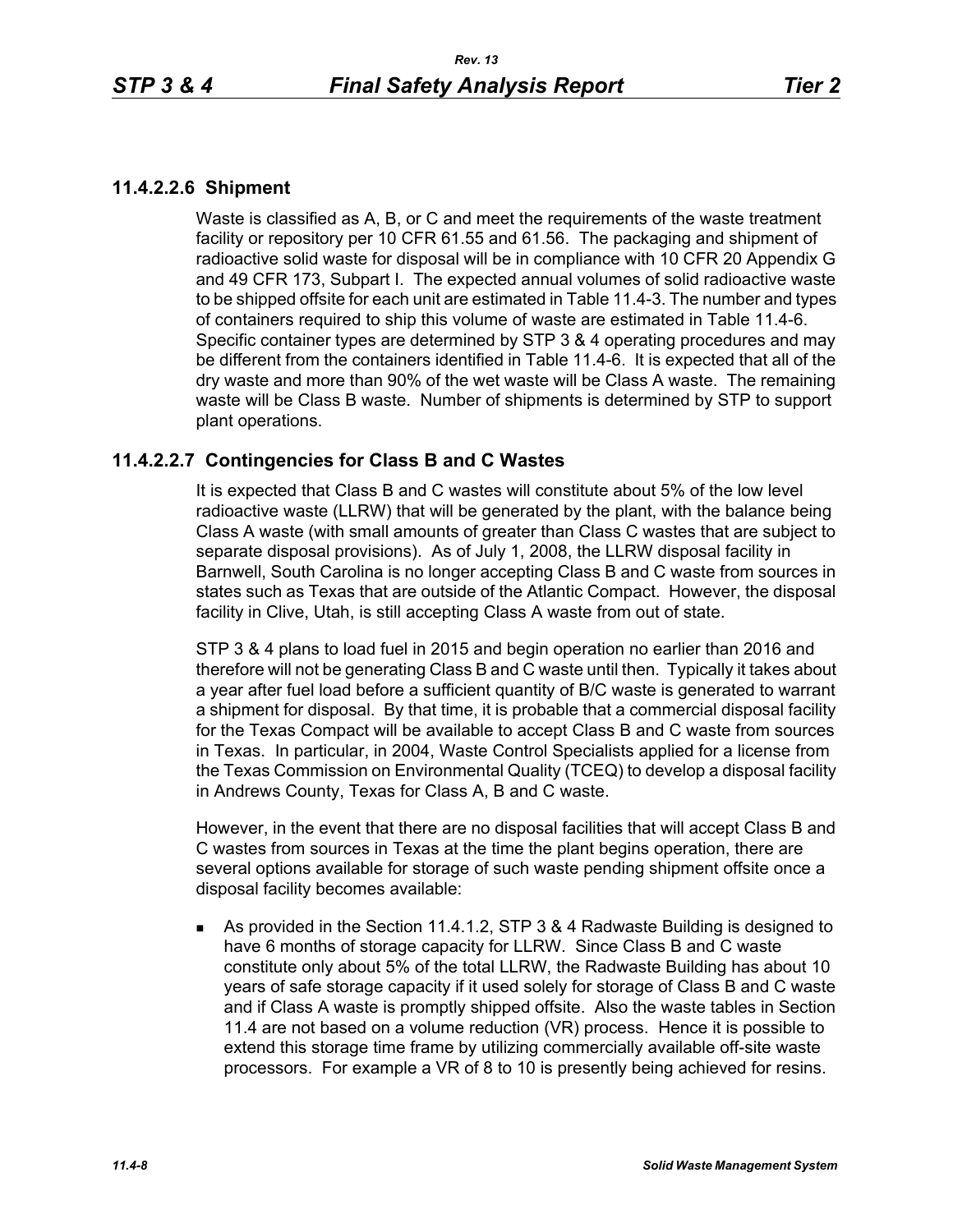- As provided in Section 11.4.1.2, STP 1 & 2 have an Onsite Staging Facility (OSF) that could be used to store waste from STP 3 & 4 if that should become necessary. As explained in the Section 11.4.2.3.2 of the STP 1 & 2 UFSAR, the OSF has a 5 year LLRW storage capacity for Units 1 and 2. If that storage capacity were to be devoted to Class B and C waste, the OSF would have approximately 100 years of safe storage capacity for two units or 50 years for four units, assuming that Class A waste is shipped offsite in the normal course of business. Just as explained above, the storage duration could be extended by utilizing VR.
- If still additional storage capacity were eventually to be needed, STP 3 & 4 could construct storage facilities in accordance with applicable NRC guidance, such as Regulatory Issue Summary (RIS) 2008-12, Considerations for Extended Interim Storage of Low-Level Radioactive Waste by Fuel Cycle and Materials Licenses, and NUREG 0800 Section 11.4.

If STP 3 & 4 were to need to store Class B and C waste for an extended period of time, it would implement the provisions of RIS 2008-12 and NUREG 0800 Section 11.4.

# **11.4.3 COL License Information**

# **11.4.3.1 Plant-Specific Solid Radwaste Information**

The following site-specific supplement addresses COL License Information Item 11.3.

- *(1)* STP 3 & 4 do not utilize an incinerator system.
- *(2)* The wet waste solidification process and the spent resin and sludge dewatering process will result in products that comply with 10 CFR 61.56 for STP 3 & 4 as provided in Radioactive Waste Process Control Program (PCP). The site PCP utilized by Units 1 & 2 is provided with the COL application, and will be implemented by Units 3 & 4. The latest revision will be provided as per the schedule in Table 13.4S-1. The PCP will incorporate the guidance from NEI 07-10A, "Generic FSAR Template Guidance for Process Control Programs (PCP)".
- *(3)* Establishment and implementation of a process control program (PCP) for the dewatering processing of the spent resins and filter sludges for STP 3 & 4 is provided in Radioactive Waste Process Control Program (PCP). The site PCP utilized by Units 1 & 2 is provided with the COL application, and will be implemented by Units 3 & 4. The latest revision will be provided as per the schedule in Table 13.4S-1. The PCP will incorporate the guidance from NEI 07-10A, "Generic FSAR Template Guidance for Process Control Programs (PCP)".
- *(4)* On-site storage space for 6-months volume of packaged waste is provided. Packaged waste includes HICs, shielded filter containers and 55-gallon (200 liter) drums and boxes as necessary. The projected 6-months solid waste containers required to be stored on-site in the radwaste building are summarized in Table 11.4-6. The on-site storage area in the Radwaste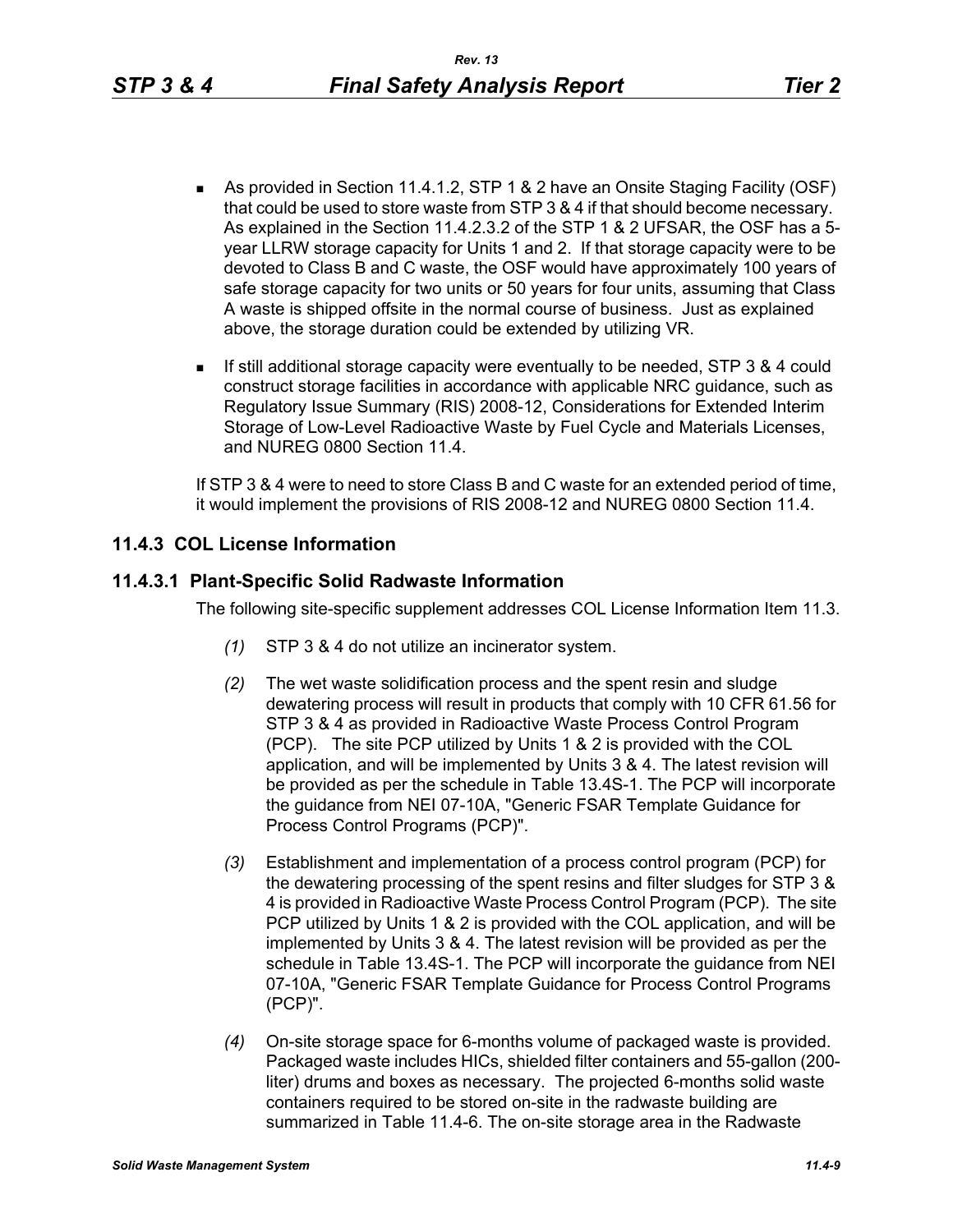Building is located along the left or west wall of the truck bay area shown in Figure 1.2-23c. Moveable shielding is used to shield the high activity containers located in the on-site storage area.

- *(5)* Radioactive waste shipping packages meet the requirements in 10 CFR 71 for STP 3 & 4 as provided in the plant radiation protection program as described in Section 12.5.3.
- *(6)* Based on the as-built design, set points for the liquid discharge radiation monitor are established in Section 11.5

# **11.4.4 Mixed Waste Processing**

STP 3 & 4 is not expected to generate any mixed waste. The mixed waste volumes generated and shipped, if any, are anticipated to be less than or equal to the volumes provided in Table 11.4-3. If mixed waste is generated, it will be collected primarily in 55-gallon collection drums and sent offsite to an appropriately permitted vendor processor. However, should circumstances dictate the storage or disposal of larger quantities of mixed waste, other approved containers, such as HICs, or use of multiple approved containers can be used. Storage and disposal of mixed waste will be in accordance with the facility's NRC license, DOT transportation regulations, EPA mixed waste regulations, state and local regulations and associated permits.

### **11.4.5 Detailed System Component Description**

The major components of the SWMS are as follows:

### **11.4.5.1 Pumps**

Typically three types of pumps are utilized in the SWMS.

The SWMS process pumps are usually centrifugal or progressive cavity pumps constructed of materials suitable for the intended service. Air-operated diaphragm type pumps are generally utilized in dewatering stations.

Pump codes for the SWMS are per RG 1.143 guidance as shown in Table 11.2-1.

# **11.4.5.2 Tanks**

Tanks are sized to accommodate a sufficient volume of waste sludges or spent resin to fill a HIC. The SWMS tanks are sized for normal plant waste volumes with sufficient excess capacity to accommodate equipment downtime and expected maximum volumes that may occur. Each phase separator is capable of accommodating at least 60 days of waste generation at normal generation rates of powdered resins from the CUW system, FPC System, and the Suppression Pool Cleanup System. Each spent resin storage tank is capable of accommodating at least 30 days of waste generation at normal generation rates of spent resins from the Condensate Polishing System and the LWMS. The LW backwash receiving tank is capable of accommodating at least 30 days of waste generation at normal generation rates of slurries (filter backwashing and reverse osmosis reject) from the LWMS. Table 11.4-5 includes the holdup times for the phase separators, LW backwash receiving tank and the spent resin storage tanks.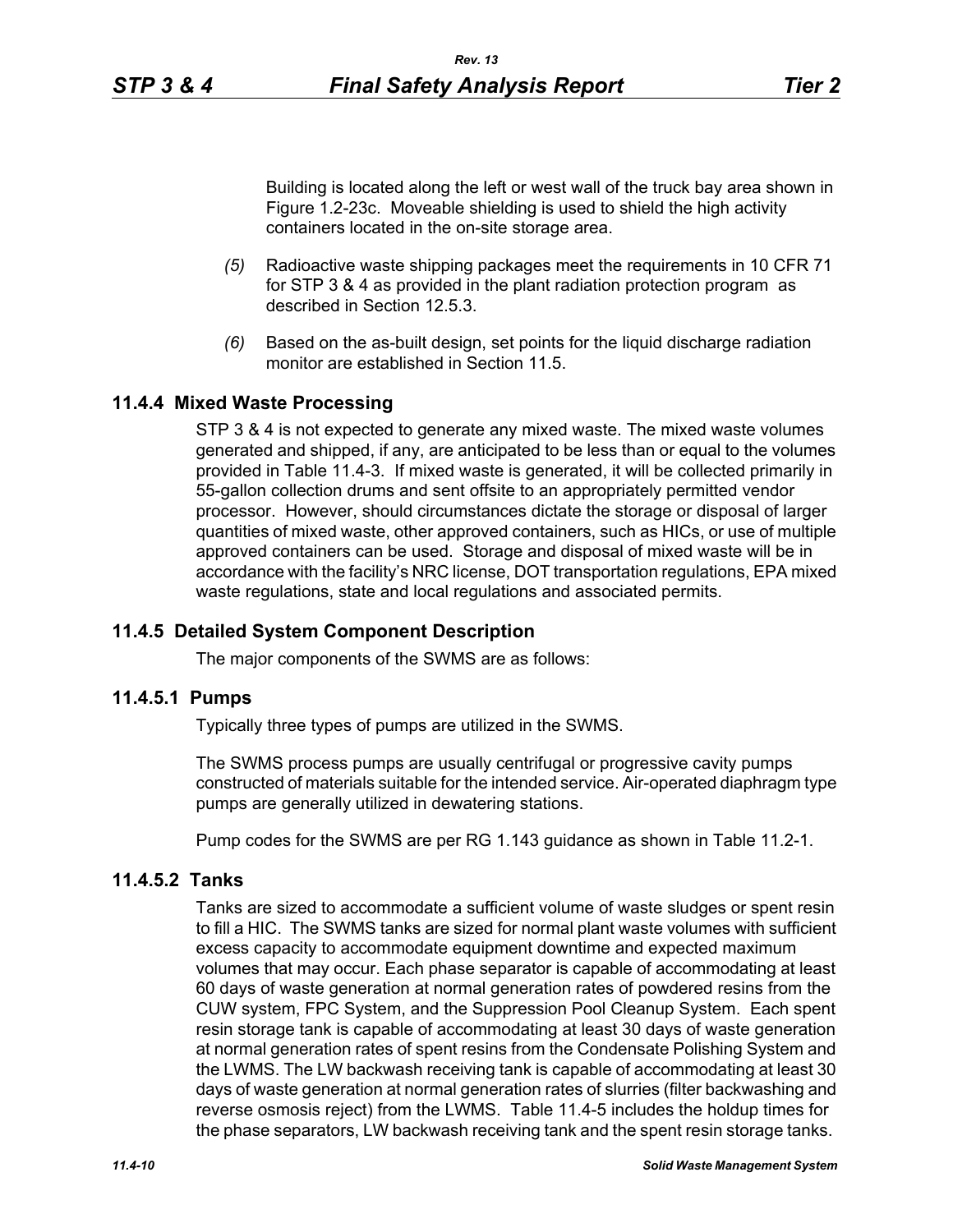The tanks are constructed of stainless steel to provide a low corrosion rate during normal operation. They are provided with mixing eductors and/or air spargers. The capability exists to sample all SWMS tanks. All SWMS tanks are vented through a filtration unit and the exhausted air is eventually discharged via the radwaste building HVAC system into the plant vent.

Each collection tank compartment is designed to contain the maximum liquid inventory in the event that the tank ruptures. Each collection tank compartment is steel-lined up to a height equivalent to the tank capacity in the room as described in Section 15.7.3.1.

The vent and overflow nozzles of the spent resin tank are equipped with fine mesh screens to minimize spread of particulate contamination to the radwaste tank vent system.

Tank codes for the SWMS are per RG 1.143 guidance as shown in Table 11.2-1.

# **11.4.5.3 Piping**

Piping used for hydraulic transport of slurries such as ion exchange resins, filter backwash (sludge), and waste tank sludge are specifically designed to assure troublefree operation. Pipe flow velocities are sufficient to maintain a flow regime appropriate to the slurry being transported (ion exchange resins, filter backwash, or tank sludge). An adequate water/solids ratio is maintained throughout the transfer. Slurry piping is provided with manual and automatic flushing with a sufficient water volume to flush the pipe clean after each use, i.e., at least two pipe volumes.

Piping codes for the SWMS are per RG 1.143 guidance as shown in Table 11.2-1.

### **11.4.5.4 Venting**

Exhaust ventilation is described in Section 9.4.

### **11.4.5.5 Mobile Dewatering Processing Subsystem**

The radwaste treatment systems include modular mobile system skids that are designed to be readily replaced during the life of the plant. In-plant supply and return connections from permanently installed equipment to the mobile system are provided to ensure operational flexibility.

The mobile subsystem consists of equipment modules, with subcomponents, piping and instrumentation and controls necessary to operate the subsystem. Components are in module(s) designed for installation and replacement due to component failure and/or technology upgrade. The modules include shielding required between the radiation sources of the modules and access and service areas in the radwaste building. The modules are permanently installed in the radwaste building.

The SWMS mobile dewatering processing system is located in the Liquid Waste Treatment System bay area of the radwaste building to allow truck access and mobile system skid loading and unloading. Modular shield walls are provided in the RW to allow shield walls to be constructed, as necessary, to minimize exposure to personnel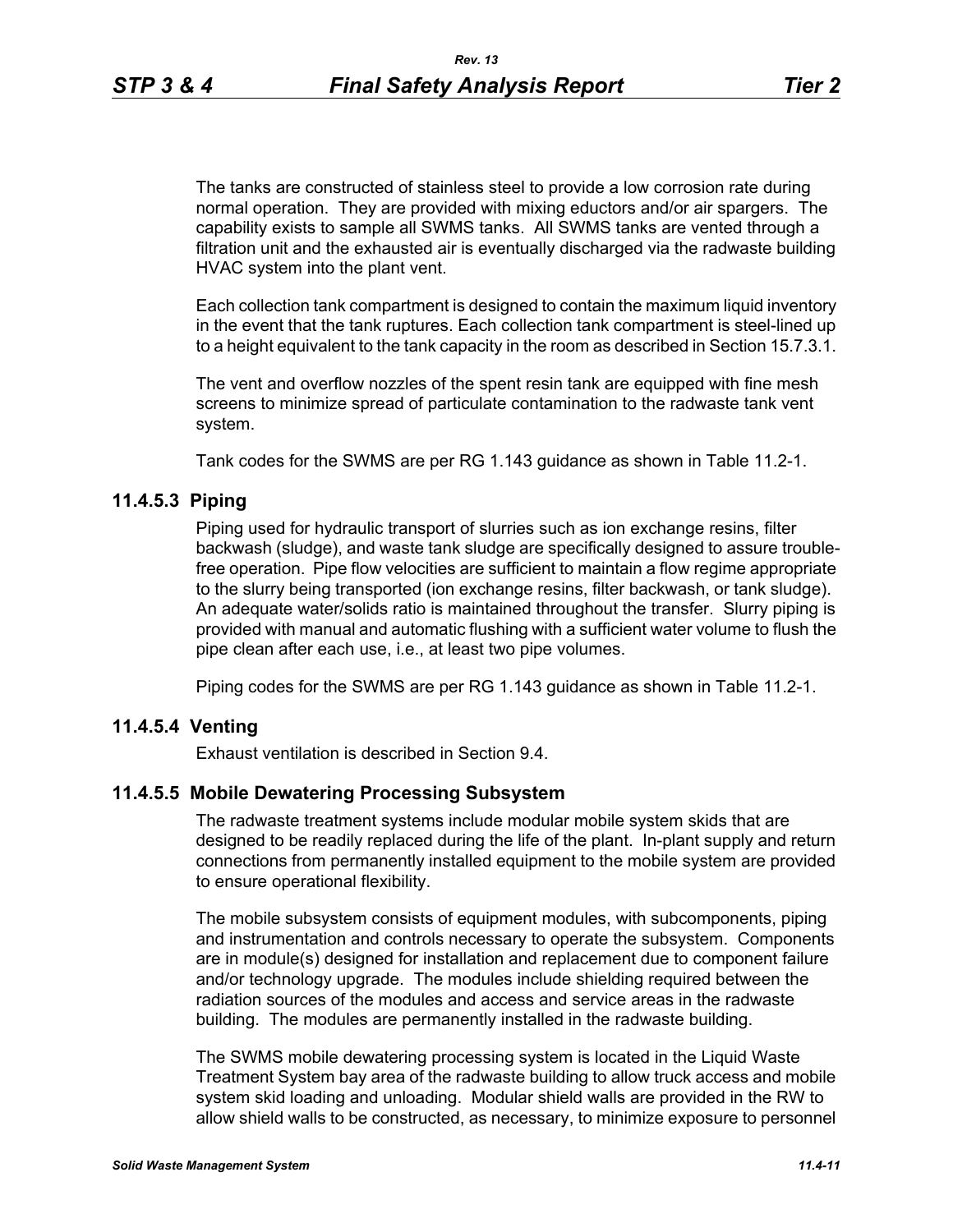during operation and routine maintenance. Solid radwaste processing is performed using mobile dewatering processing subsystem.

The mobile dewatering processing subsystem is comprised of dewatering fillhead assembly, dewatering pump skid, *waste* control valves, control console and dewatering container. The fillhead assembly is provided with a level detection system, a camera and light assembly, a mechanical level indicator and a temperature measurement. The dewatering containers include both HICs and carbon steel liners. The containers internal design includes elaborate filtration arrays, for dewatering the varying resin and filtration media. The mobile dewatering processing equipment is anticipated to be modernized as more effective technologies are discovered and proved throughout the life of plant operation. To effect this modernization, the various systems, structures and components associated with the mobile dewatering processing system may be grouped or associated on or in skids or assemblies, including ancillary equipment such as instrumentation, electrical components, mounting connections. The mobile dewatering processing subsystem is connected to the SWMS tanks and pumps as shown in Figure 11.2-2.

Solid waste system permanent equipment (tanks and pumps) is described throughout Section 11.4. Liquid waste processing is described in Section 11.2. Ventilation is described in Section 9.4. Instrumentation requirements are described in Section 11.4.5.

# **11.4.6 Testing and Inspection Requirements**

The SWMS is tested during the preoperational test program as discussed in 14.2.12.1.75. The SWMS equipment will be performance tested to demonstrate conformance with design process capabilities. An integrity test is performed on the system upon completion.

Provisions are made for periodic inspection of major components to ensure capability and integrity of the systems. Display devices are provided to indicate parameters (such as process radiation levels) required in routine testing and inspection.

### **11.4.7 Instrumentation Requirements**

The SWMS is operated and monitored from the radwaste control room or local operating stations within the facility. Major system parameters, i.e., tank levels, process flow rates, etc., are indicated and alarmed to provide operational information and performance assessment. Priority system alarms (such as process radiation levels) are repeated in the main control room. Instruments, including back flushing provisions, are located in low radiation areas when possible, as described in Section 12.3. These back flushing provisions are designed with the guidance of IE Bulletin 80- 10.

Requirements for sampling are set forth in Subsection 9.3.2.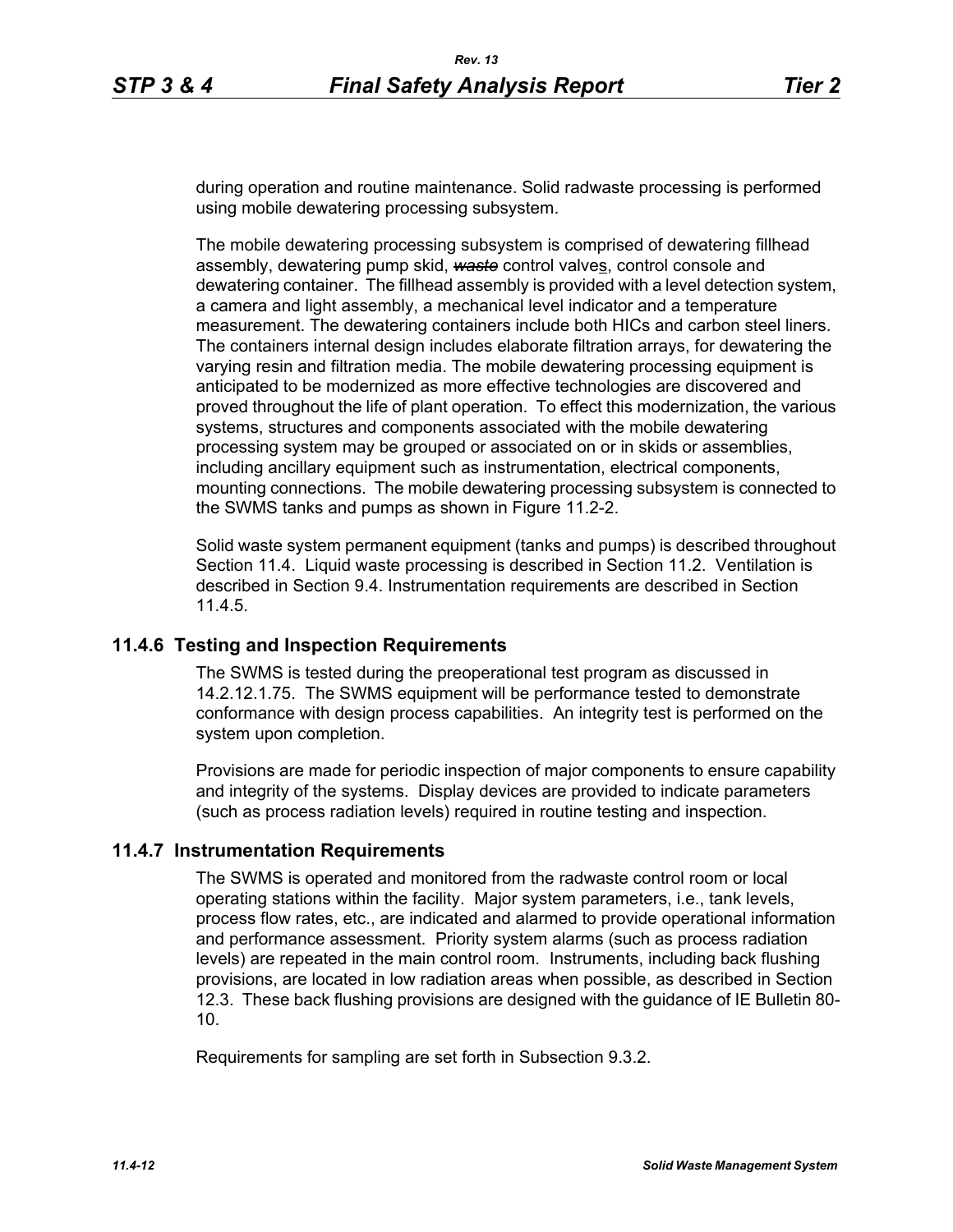# **11.4.8 References**

11.4-1 ANSI 55.1 –July 28, 1992, American National Standard for Solid Radioactive Waste Processing System for Light Water Reactor Plants.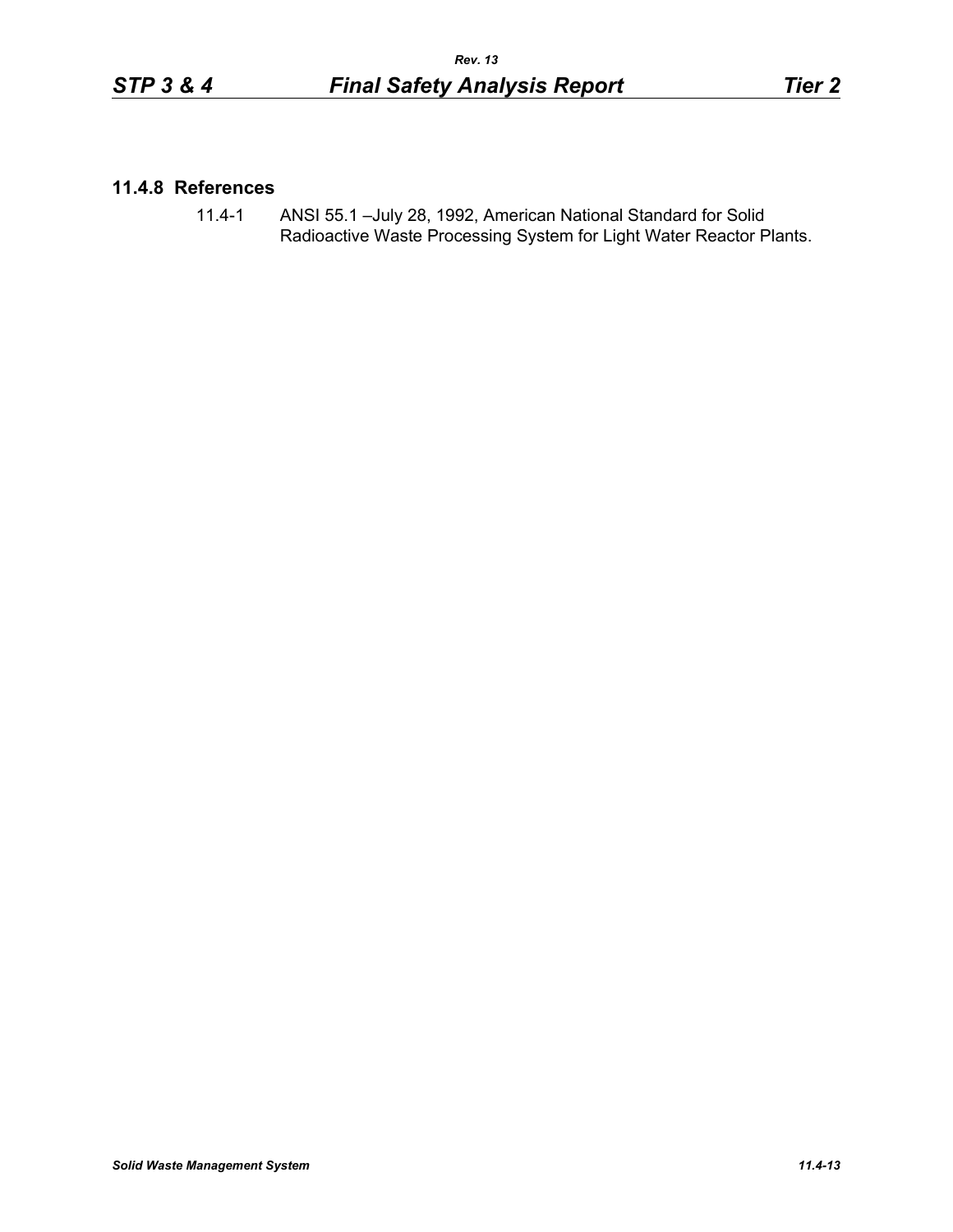# **Table 11.4-1 Expected Waste Volume Generated Annually by Each "Wet" Solid Waste and Tank Capacities**

| <b>Wet Waste Source</b>                                                                                                                 | Volume Generated (m <sup>3</sup> /yr) | <b>Typical Waste Classification</b> |
|-----------------------------------------------------------------------------------------------------------------------------------------|---------------------------------------|-------------------------------------|
| CUW F/D sludge <sup>(a)</sup>                                                                                                           | 4.7                                   | B                                   |
| FPC F/C sludge <sup>(a)</sup>                                                                                                           | 1.8                                   | B                                   |
| Condensate Filter sludge <sup>(a)</sup>                                                                                                 | 4.6                                   | A                                   |
| LCW Filter B sludge <sup>(b)</sup>                                                                                                      | 0.6                                   | Α                                   |
| HCW Filter B sludge(b)                                                                                                                  | 2.4                                   | A                                   |
| HCW Filter A sludge <sup>(e)</sup>                                                                                                      | 1.4                                   | A                                   |
| HCW Reverse Osmosis Unit Reject <sup>(b)</sup>                                                                                          | 73.0                                  | A                                   |
| Condensate Demineralizer resin <sup>(c)</sup>                                                                                           | 18.0                                  | A                                   |
| LCW Demineralizer resin <sup>(d)</sup>                                                                                                  | 1.8                                   | A                                   |
| HCW Demineralizer resin <sup>(d)</sup>                                                                                                  | 1.8                                   | A                                   |
| (a) The first three items in the table shows are stared in either of two CUW phase separators which have a conseity of 100 $\text{m}^3$ |                                       |                                     |

(a) The first three items in the table above are stored in either of two CUW phase separators which have a capacity of 100 m each. During a normal period these three wastes are generated at a rate of about  $2m<sup>3</sup>$  in 60 days.

(b) The LCW and HCW sludge (including RO reject) are stored in the LW backwash receiving tank. The LW backwash receiving tank has a capacity of 50  $\text{m}^3$ . During a normal period about 10  $\text{m}^3$  is generated in 30 days.

(c) The condensate demineralizer resin is stored in one of the two spent resin storage tanks, each has a capacity of 50  $m<sup>3</sup>$ . During a normal period spent resin is generated at a rate of about  $2m<sup>3</sup>$  in 30 days.

(d) The LCW and HCW demineralizers resin is stored in the one of the two spent resin storage tanks, each has a capacity of 50 m<sup>3</sup>. During a normal period spent resin is generated at a rate of about  $4m<sup>3</sup>$  every 365 days.

(e) The HCW Filter A sludge of 1.4  $m^3$  is generated every 365 days and collected in a container.

Thus, the storage requirements in BTP ETSB 11.3, Part B.III.1 are met.

# **Table 11.4-2 Estimate of Expected Annual "Dry" Solid Wastes**

| Dry Waste Source   | Volume Generated(m <sup>3</sup> /yr) |  |
|--------------------|--------------------------------------|--|
| Combustible waste  | 225                                  |  |
| Compactible waste  | 38                                   |  |
| <b>Other waste</b> | 100                                  |  |

| <b>Waste Type</b>         | <b>Shipped Volume</b><br>$(m^3/yr)$ |
|---------------------------|-------------------------------------|
| Combustible Waste         | 225                                 |
| Compactable Waste         | 38                                  |
| <b>Resins and Sludges</b> | 110                                 |
| <b>Other Waste</b>        | 100                                 |
| <b>Mixed Waste</b>        | 0.5                                 |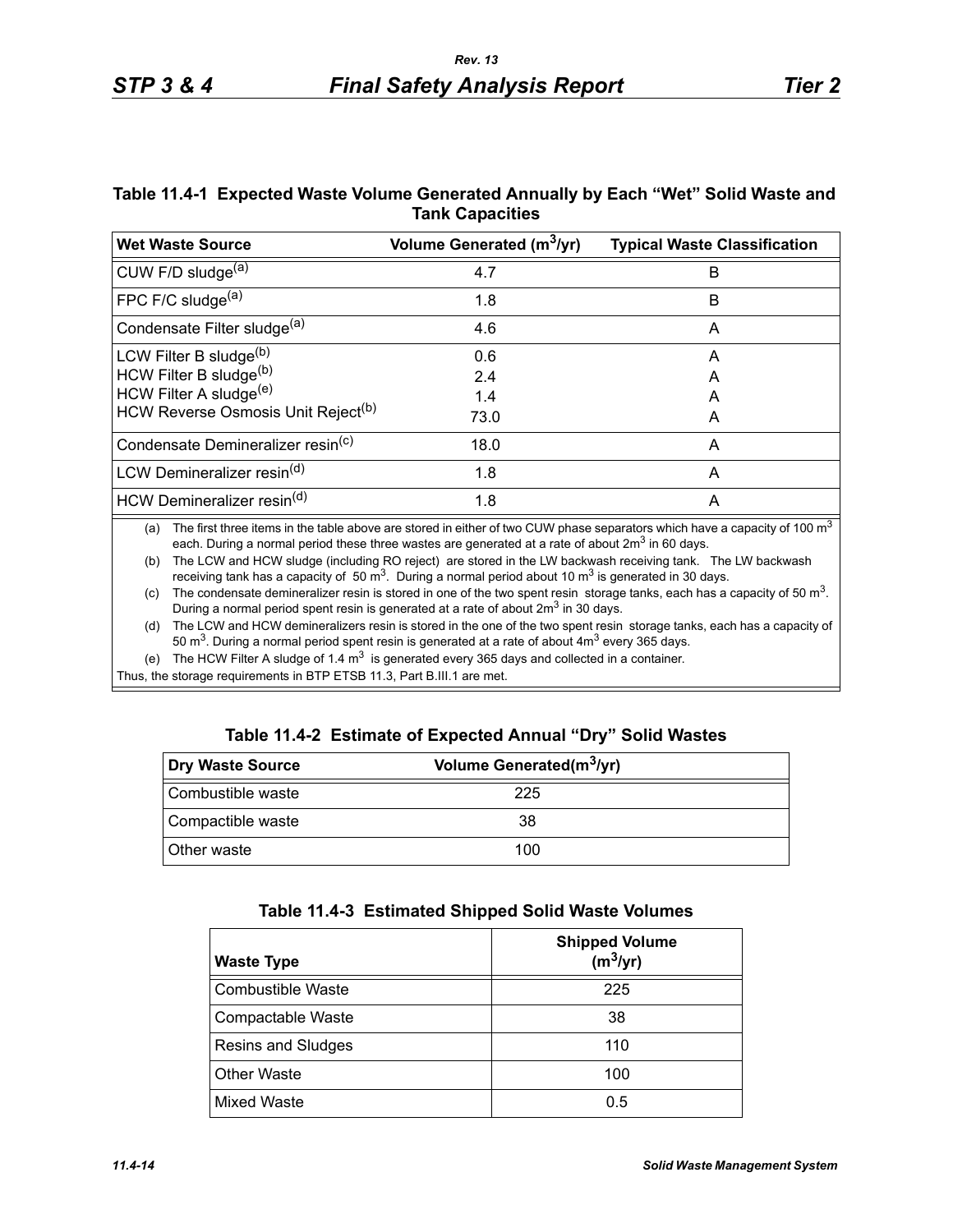| Component                                   | Quantity       | <b>Standards</b>                                                             | <b>Type</b>                                                    | <b>Internal</b><br>Vol per<br>tank $(m^3)$ | Design<br><b>Pressure</b><br>(kg/cm <sup>2</sup> ) | <b>Design</b><br><b>Temp</b><br>(C) | <b>Normal</b><br>Operating<br><b>Pressure</b><br>(kg/cm <sup>2</sup> ) | <b>Normal</b><br>Operating<br>Temp $(^{\circ}C)$ | <b>Material</b> |
|---------------------------------------------|----------------|------------------------------------------------------------------------------|----------------------------------------------------------------|--------------------------------------------|----------------------------------------------------|-------------------------------------|------------------------------------------------------------------------|--------------------------------------------------|-----------------|
| Tanks                                       |                |                                                                              |                                                                |                                            |                                                    |                                     |                                                                        |                                                  |                 |
| <b>CUW Backwash</b><br>Receiving Tank       | $\mathbf{1}$   | API-650/API-620                                                              | Cylindrical,<br>Vertical                                       | 28                                         | atm                                                | 80                                  | atm                                                                    | 66                                               | SS              |
| CF Backwash<br>Receiving Tank               | $\mathbf{1}$   | API-650/API-620                                                              | Cylindrical,<br>Vertical                                       | 60                                         | atm                                                | 80                                  | atm                                                                    | 66                                               | SS              |
| LW Backwash<br>Receiving Tank               | $\mathbf{1}$   | API-650/API-620                                                              | Cylindrical,<br>Vertical                                       | 50                                         | atm                                                | 80                                  | atm                                                                    | 66                                               | SS              |
| Spent Resin<br>Storage Tank                 | $\overline{2}$ | API-650/API-620                                                              | Cylindrical,<br>Vertical                                       | 50                                         | atm                                                | 80                                  | atm                                                                    | 66                                               | SS              |
| Phase Separator                             | $\overline{2}$ | API-650/API-620                                                              | Cylindrical,<br>Vertical                                       | 100                                        | atm                                                | 80                                  | atm                                                                    | 66                                               | SS              |
| <b>CUW Backwash</b><br><b>Transfer Pump</b> | $\overline{2}$ | API-610; API-674;<br>API-675; ASME<br>Code Section VIII,<br>Div. 1 or Div. 2 | Centrifugal or<br>Progressive<br>Cavity/<br>Mechanical<br>Seal | 120                                        | 20                                                 | 80                                  | 10                                                                     | 66                                               | SS              |
| CF Backwash<br><b>Transfer Pump</b>         | $\overline{2}$ | API-610; API-674;<br>API-675; ASME<br>Code Section VIII,<br>Div. 1 or Div. 2 | Centrifugal or<br>Progressive<br>Cavity/<br>Mechanical<br>Seal | 120                                        | 20                                                 | 80                                  | 10                                                                     | 66                                               | SS              |

11.4-15

*Rev. 13*<br>Final Safety Analysis Report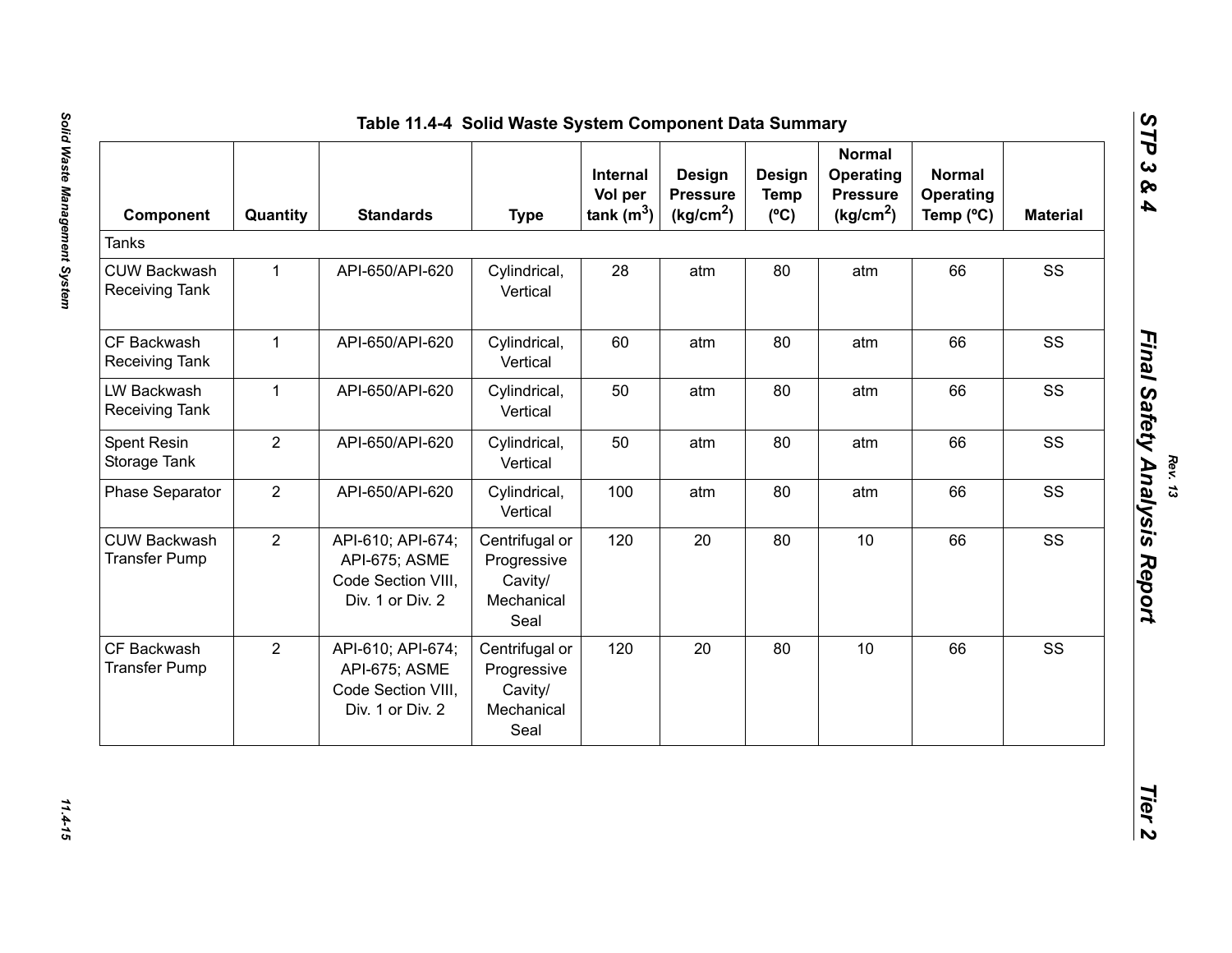|                                                                     |                | Table 11.4-4 Solid Waste System Component Data Summary (Continued)           |                                                                |                                     |                                                    |                                               |                                                                        |                                         |                       |
|---------------------------------------------------------------------|----------------|------------------------------------------------------------------------------|----------------------------------------------------------------|-------------------------------------|----------------------------------------------------|-----------------------------------------------|------------------------------------------------------------------------|-----------------------------------------|-----------------------|
| Component                                                           | Quantity       | <b>Standards</b>                                                             | <b>Type</b>                                                    | Internal<br>Vol per<br>tank $(m^3)$ | Design<br><b>Pressure</b><br>(kg/cm <sup>2</sup> ) | <b>Design</b><br><b>Temp</b><br>$(^{\circ}C)$ | <b>Normal</b><br>Operating<br><b>Pressure</b><br>(kg/cm <sup>2</sup> ) | <b>Normal</b><br>Operating<br>Temp (°C) | <b>Material</b>       |
| LW Backwash<br><b>Transfer Pump</b>                                 | $\overline{2}$ | API-610; API-674;<br>API-675; ASME<br>Code Section VIII,<br>Div. 1 or Div. 2 | Centrifugal or<br>Progressive<br>Cavity/<br>Mechanical<br>Seal | 120                                 | 20                                                 | 80                                            | 10                                                                     | 66                                      | SS                    |
| Phase Separator<br>Decant Pump                                      | $\overline{2}$ | API-610; API-674;<br>API-675; ASME<br>Code Section VIII.<br>Div. 1 or Div. 2 | Centrifugal/<br>Mechanical<br>Seal                             | 10                                  | 20                                                 | 80                                            | 10                                                                     | 66                                      | SS                    |
| Phase Separator<br>Slurry<br>Recirculation/<br><b>Transfer Pump</b> | $\overline{2}$ | API-610; API-674;<br>API-675; ASME<br>Code Section VIII,<br>Div. 1 or Div. 2 | Centrifugal or<br>Progressive<br>Cavity/<br>Mechanical<br>Seal | 200                                 | 20                                                 | 80                                            | 10                                                                     | 66                                      | SS                    |
| Spent Resin<br>Decant Pump                                          | $\overline{2}$ | API-610; API-674;<br>API-675; ASME<br>Code Section VIII.<br>Div. 1 or Div. 2 | Centrifugal/<br>Mechanical<br>Seal                             | 10                                  | 20                                                 | 80                                            | 10                                                                     | 66                                      | SS                    |
| Spent Resin<br>Slurry<br>Recirculation/<br><b>Transfer Pump</b>     | $\overline{2}$ | API-610; API-674;<br>API-675; ASME<br>Code Section VIII.<br>Div. 1 or Div. 2 | Centrifugal or<br>Progressive<br>Cavity/<br>Mechanical<br>Seal | 100                                 | 20                                                 | 80                                            | 10                                                                     | 66                                      | SS                    |
| Mobile Dewatering Processing Subsystem                              |                |                                                                              |                                                                |                                     |                                                    |                                               |                                                                        |                                         |                       |
| Mobile<br>Dewatering<br>Processing<br>Subsystem                     | 1              | RG 1.1.43<br>(as applicable to<br>components)                                | <b>NA</b>                                                      | <b>NA</b>                           | <b>NA</b>                                          | <b>NA</b>                                     | <b>NA</b>                                                              | <b>NA</b>                               | Based on<br>component |

*11.4-16*

*Rev. 13*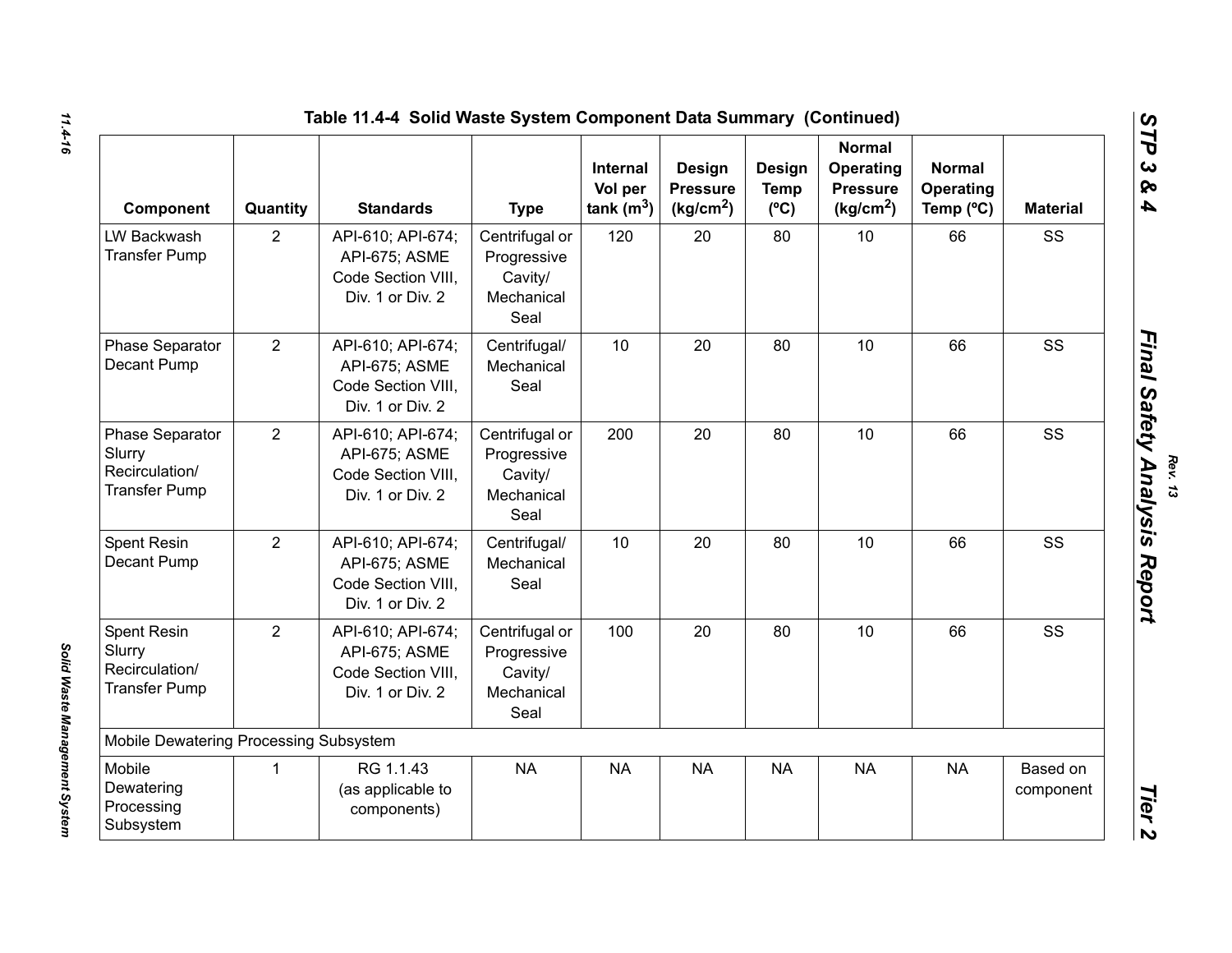| <b>Wet Waste Source</b>                                                                                                                                                                                                                                                                                          | <b>Volume</b><br>Generate<br>d (m $3$ /yr) | <b>Batch</b><br><b>Frequenc</b><br>y (days) | <b>Batch</b><br><b>Volume</b><br>(m <sup>3</sup> ) | <b>Batch</b><br><b>Transfer</b><br><b>Mixture</b><br><b>Factor</b> | <b>Total</b><br><b>Batch</b><br><b>Transfer</b><br><b>Volume</b><br>(m <sup>3</sup> ) | <b>Designated</b><br><b>Storage</b><br>Unit(s) | <b>Storage</b><br>Unit<br>Capacity<br>(m <sup>3</sup> ) | <b>Combined</b><br><b>Batch</b><br>Volume per<br><b>Designated</b><br><b>Storage Unit</b><br>(m <sup>3</sup> ) | <b>Number</b><br>of<br><b>Batches</b><br>per<br>Storage-<br><b>Unit</b> | Holdup<br><b>Time</b><br>$(days)^{(c)}$ |
|------------------------------------------------------------------------------------------------------------------------------------------------------------------------------------------------------------------------------------------------------------------------------------------------------------------|--------------------------------------------|---------------------------------------------|----------------------------------------------------|--------------------------------------------------------------------|---------------------------------------------------------------------------------------|------------------------------------------------|---------------------------------------------------------|----------------------------------------------------------------------------------------------------------------|-------------------------------------------------------------------------|-----------------------------------------|
| CUW F/D sludge                                                                                                                                                                                                                                                                                                   | $4.7^{(a)}$                                | $60^{(a)}$                                  | 0.77                                               | 8.0                                                                | 6.18                                                                                  | Phase<br>Separator A                           | 100                                                     | 8.55                                                                                                           | 11.7                                                                    | 702                                     |
| FPC F/C sludge                                                                                                                                                                                                                                                                                                   | $1.8^{(a)}$                                | $60^{(a)}$                                  | 0.30                                               | 8.0                                                                | 2.37                                                                                  |                                                |                                                         |                                                                                                                |                                                                         |                                         |
| <b>Condensate Filter</b><br>sludge                                                                                                                                                                                                                                                                               | 4.6 <sup>(a)</sup>                         | $60^{(a)}$                                  | 0.76                                               | 5.0                                                                | 3.78                                                                                  | Phase<br>Separator B                           | 100                                                     | 3.78                                                                                                           | 26.4                                                                    | 1587                                    |
| LCW Filter B sludge                                                                                                                                                                                                                                                                                              | 0.6                                        | 30                                          | 0.05                                               | 5.0                                                                | 0.25                                                                                  | LW Backwash                                    | 50                                                      | 13.23                                                                                                          | 3.8                                                                     | 113                                     |
| <b>HCW Filter B sludge</b>                                                                                                                                                                                                                                                                                       | 2.4                                        | 30                                          | 0.20                                               | $5.0\,$                                                            | 0.99                                                                                  | Receiving Tank                                 |                                                         |                                                                                                                |                                                                         |                                         |
| <b>HCW Reverse</b><br>Osmosis Unit Reject                                                                                                                                                                                                                                                                        | 73.0                                       | 30                                          | 6.00                                               | 2.0                                                                | 12.00                                                                                 |                                                |                                                         |                                                                                                                |                                                                         |                                         |
| <b>HCW Filter A sludge</b><br>(charcoal) <sup>(b)</sup>                                                                                                                                                                                                                                                          | 1.4                                        | 365                                         | 1.40                                               | 8.0                                                                | 11.20                                                                                 | Spent Resin<br>Storage Tank B                  | 50                                                      | 40.00                                                                                                          | 1.3                                                                     | 456                                     |
| <b>LCW Demineralizer</b><br>resin                                                                                                                                                                                                                                                                                | 1.8                                        | 365                                         | 1.80                                               | 8.0                                                                | 14.40                                                                                 |                                                |                                                         |                                                                                                                |                                                                         |                                         |
| <b>HCW Demineralizer</b><br>resin                                                                                                                                                                                                                                                                                | 1.8                                        | 365                                         | 1.80                                               | 8.0                                                                | 14.40                                                                                 |                                                |                                                         |                                                                                                                |                                                                         |                                         |
| Condensate<br>Demineralizer resin                                                                                                                                                                                                                                                                                | $18.0^{(a)}$                               | $30^{(a)}$                                  | 1.48                                               | 8.0                                                                | 11.84                                                                                 | Spent Resin<br>Storage Tank A                  | 50                                                      | 11.84                                                                                                          | 4.2                                                                     | 127                                     |
| Notes:<br>(a) Values from ABWR DCD Chapter 11, Section 11.4 Solid Waste Management System Table 11.4-1 for CUW F/D, .<br>Spent charcoal from HCW Filter A is normally sent to a container.<br>(b)<br>The holdup time for each storage tank meets the storage requirements in BTP ETSB 11.3, Part B.III.1.<br>(C) |                                            |                                             |                                                    |                                                                    |                                                                                       |                                                |                                                         |                                                                                                                |                                                                         |                                         |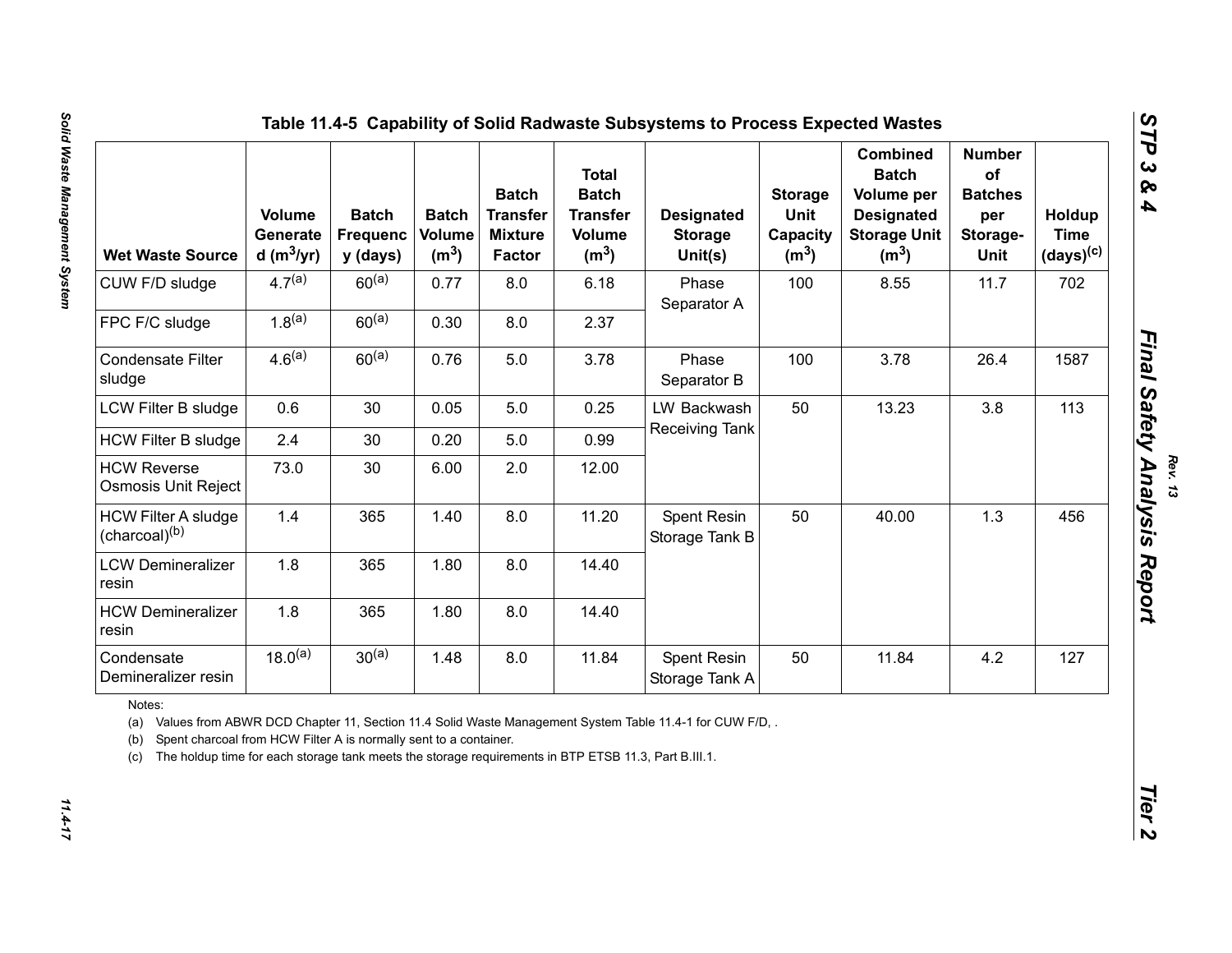| <b>Solid Waste</b>                               | Volume<br>Generate<br>d<br>$(m^3/yr)^{(a)}$ | Volume<br>Generated<br>(m <sup>3</sup> /)<br>6 months) | Radwaste<br>Container<br>Type and<br><b>Max Weight</b> | <b>Diameter</b><br>of<br>Outside<br>Radwaste<br>Container<br>(m) | Radwaste<br>Container<br><b>Usable</b><br>Volume<br>(m <sup>3</sup> ) | <b>Quantity of</b><br><b>Containers</b><br>(6 months) | 10%<br>Container<br>Increase for<br><b>Filling</b><br>Inefficiency<br>(6 months) | Footprint<br>Area<br>needed<br>(m <sup>2</sup> ) | <b>Adjusted</b><br>Footprint<br>Area for 2-<br>High<br><b>Stacking</b><br>(m <sup>2</sup> ) | 20%<br>Increase<br><b>Footprint</b><br>Area for<br>Passage<br>Ways $(m^2)$ | <b>Maximum</b><br>Weight of<br><b>Filled</b><br><b>Containers</b><br>(kg) |
|--------------------------------------------------|---------------------------------------------|--------------------------------------------------------|--------------------------------------------------------|------------------------------------------------------------------|-----------------------------------------------------------------------|-------------------------------------------------------|----------------------------------------------------------------------------------|--------------------------------------------------|---------------------------------------------------------------------------------------------|----------------------------------------------------------------------------|---------------------------------------------------------------------------|
| CUW F/D sludge                                   | 4.7                                         | 2.35                                                   | <b>HIC</b><br>$(20,000$ lbs)                           | 1.9                                                              | 5.13                                                                  | $\mathbf{1}$                                          | 1.1                                                                              | 4.05                                             | 4.05                                                                                        | 4.85                                                                       | 9979                                                                      |
| FPC F/C sludge                                   | 1.8                                         | 0.90                                                   | HIC<br>$(20,000$ lbs)                                  | 1.9                                                              | 5.13                                                                  | $\mathbf{1}$                                          | $1.1$                                                                            | 4.05                                             | 4.05                                                                                        | 4.85                                                                       | 9979                                                                      |
| Condensate Filter<br>sludge                      | 4.6                                         | 2.30                                                   | <b>HIC</b><br>$(20,000$ lbs)                           | 1.9                                                              | 5.13                                                                  | $\mathbf{1}$                                          | 1.1                                                                              | 4.05                                             | 4.05                                                                                        | 4.85                                                                       | 9979                                                                      |
| LCW Filter B sludge                              | 0.6                                         | 0.30                                                   | <b>HIC</b><br>$(20,000$ lbs)                           | 1.9                                                              | 5.13                                                                  | $\mathbf 1$                                           | $1.1$                                                                            | 4.05                                             | 4.05                                                                                        | 4.85                                                                       | 9979                                                                      |
| <b>HCW Filter B sludge</b>                       | 2.4                                         | 1.20                                                   | <b>HIC</b><br>$(20,000$ lbs)                           | 1.9                                                              | 5.13                                                                  | $\mathbf{1}$                                          | $1.1$                                                                            | 4.05                                             | 4.05                                                                                        | 4.85                                                                       | 9979                                                                      |
| <b>HCW Reverse</b><br><b>Osmosis Unit Reject</b> | 73.0                                        | 36.50                                                  | HIC<br>$(20,000$ lbs)                                  | 1.9                                                              | 5.13                                                                  | 8                                                     | 8.8                                                                              | 32.36                                            | 32.36                                                                                       | 38.84                                                                      | 79832                                                                     |
| <b>Total (Rounded Up)</b>                        |                                             |                                                        |                                                        |                                                                  |                                                                       | $\overline{13}$                                       | 15                                                                               | 53.00                                            | 53.00                                                                                       | 64.00                                                                      | 129727                                                                    |
| <b>HCW Filter A sludge</b><br>(Charcoal)         | 1.4                                         | 0.70                                                   | HIC<br>$(20,000$ lbs)                                  | 1.9                                                              | 5.13                                                                  | $\mathbf{1}$                                          | 1.1                                                                              | 4.05                                             | 4.05                                                                                        | 4.85                                                                       | 9979                                                                      |
| <b>LCW Demineralizer</b><br>resin                | 1.8                                         | 0.90                                                   | HIC<br>$(20,000$ lbs)                                  | 1.9                                                              | 5.13                                                                  | $\mathbf{1}$                                          | $1.1$                                                                            | 4.05                                             | 4.05                                                                                        | 4.85                                                                       | 9979                                                                      |
| <b>HCW Demineralizer</b><br>resin                | 1.8                                         | 0.90                                                   | <b>HIC</b><br>$(20,000$ lbs)                           | 1.9                                                              | 5.13                                                                  | $\mathbf{1}$                                          | $1.1$                                                                            | 4.05                                             | 4.05                                                                                        | 4.85                                                                       | 9979                                                                      |
| Condensate<br>Demineralizer resin                | 18.0                                        | 9.00                                                   | <b>HIC</b><br>$(20,000$ lbs)                           | 1.9                                                              | 5.13                                                                  | $\overline{2}$                                        | 2.2                                                                              | 8.09                                             | 8.09                                                                                        | 9.71                                                                       | 19958                                                                     |
| <b>Total (Rounded Up)</b>                        |                                             |                                                        |                                                        |                                                                  |                                                                       | 5                                                     | 6                                                                                | 21.00                                            | 21.00                                                                                       | 25.00                                                                      | 49895                                                                     |

*Rev. 13*